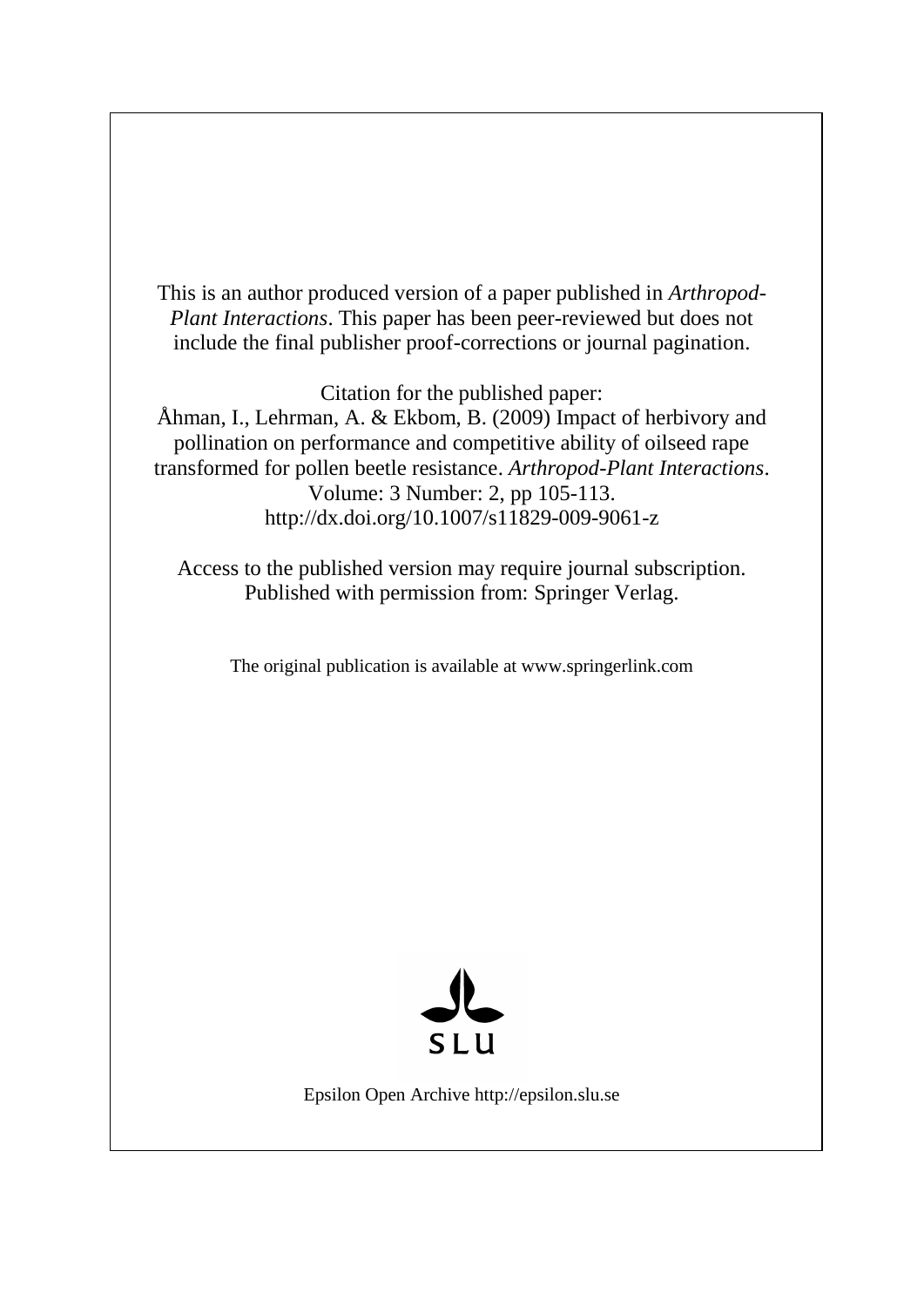# **Impact of herbivory and pollination on performance and competitive ability of oilseed rape transformed for pollen beetle resistance**

Inger Åhman<sup>1\*</sup>, Anna Lehrman<sup>2</sup>, Barbara Ekbom<sup>2</sup>

<sup>1</sup>Faculty of Landscape Planning, Horticulture and Agricultural Science, Swedish

University of Agricultural Sciences, P.O. Box 104, SE 230 53 Alnarp, Sweden,

<sup>2</sup>Department of Ecology, Swedish University of Agricultural Sciences, P.O. Box

7044, SE 750 07 Uppsala, Sweden

\*Author for correspondence.

*E-mail:* [inger.ahman@ltj.slu.se](mailto:inger.ahman@ltj.slu.se)

Phone: +46 40 415240, Fax: +46 40 462166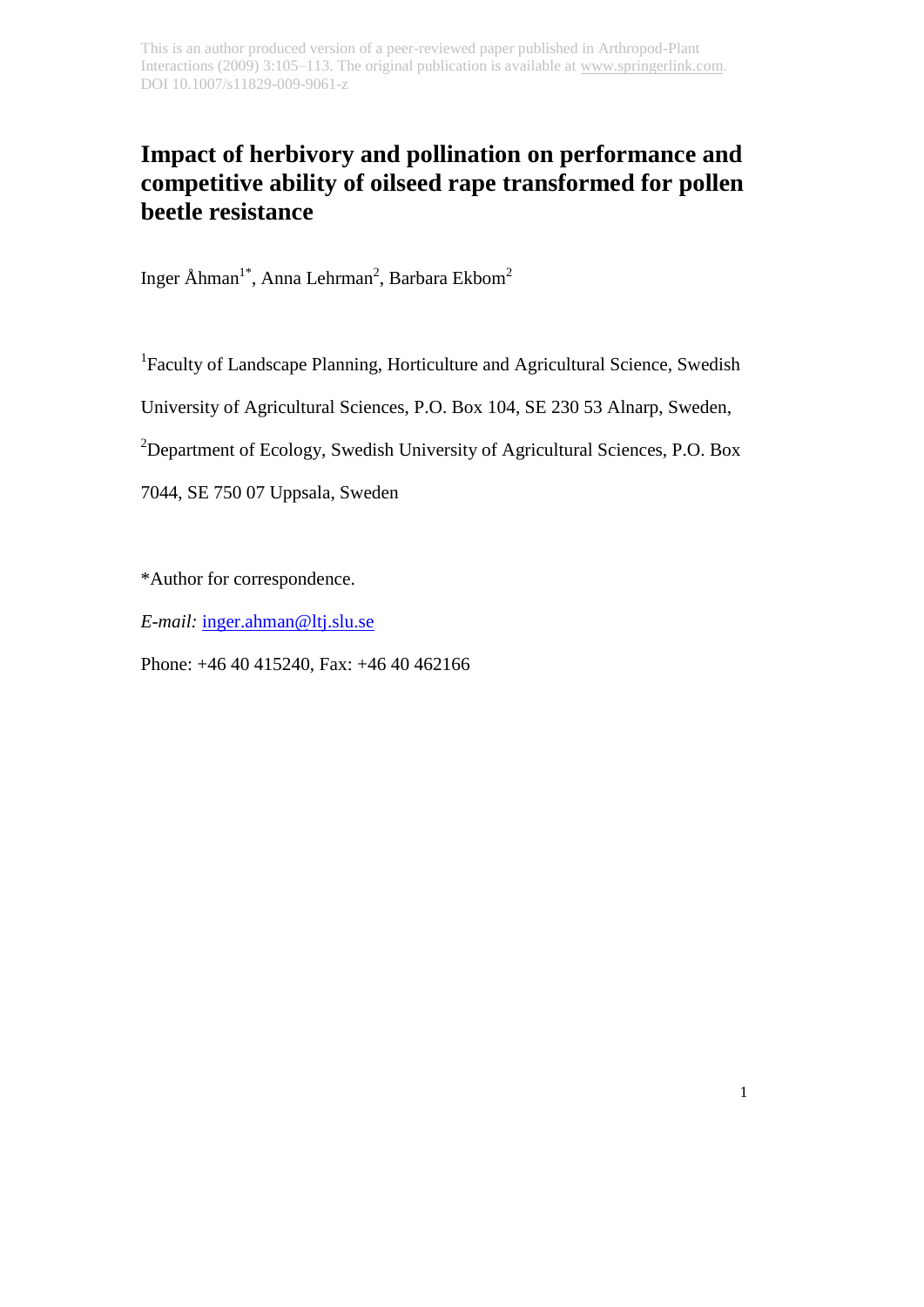#### **Abstract**

Competitive ability of transgenic oilseed rape transformed with a pea lectin gene was estimated by comparisons of its performance when grown in a mixture with its non-transgenic counterpart and when grown singly, with and without pollen beetles present. The experiments were carried out in cages, once with bumblebees as pollinators and once without. In the absence of herbivory but with the presence of bumblebees, singly grown plant lines without lectin generally performed better than lines with lectin. Pollen beetles affected plant growth and reproduction, but there were no consistent differences between the lectin and non-lectin plant lines indicating that the transgenic trait did not protect plants from pest attack. Herbivory reduced the number of seeds when bumblebees were present. In the absence of bumblebees, however, plants produced more seeds with pollen beetles than without, indicating that some pollination was carried out by the beetles. Efficient pollination affected the competitive abilities of the lines; lectin lines were more competitive with bumblebees present and the reverse was true when bumblebees were absent. In the presence of bumblebees, lectin lines gained from being grown mixed with its non-transgenic counterpart. Because the transgenic plants expressed pea lectin in developing pollen it is possible that pollen quality in those plants was reduced, which may explain why the lectin lines had an advantage over non-lectin lines when exchange of pollen between the two plant types was facilitated by bumblebees.

**Keywords**: fitness, pea lectin, herbivory, pollination, seed production, viability

### **Introduction**

*Brassica* oilseeds are important sources of vegetable oil used for food, lubricants, and increasingly also as a substitute for fossil fuels (Dusser 2007). Unfortunately, oilseed cultivation is limited by insect pest problems (Lamb 1989; Ekbom 1995; Alford et al. 2003), which are primarily solved by insecticide applications. The key pests differ between geographic regions but many of them are coleopterans such as flea beetles, weevils, and pollen beetles. In northern Europe, pollen beetles, particularly *Meligethes aeneus* Fab. (Coleoptera, Nitidulidae), are severe pests.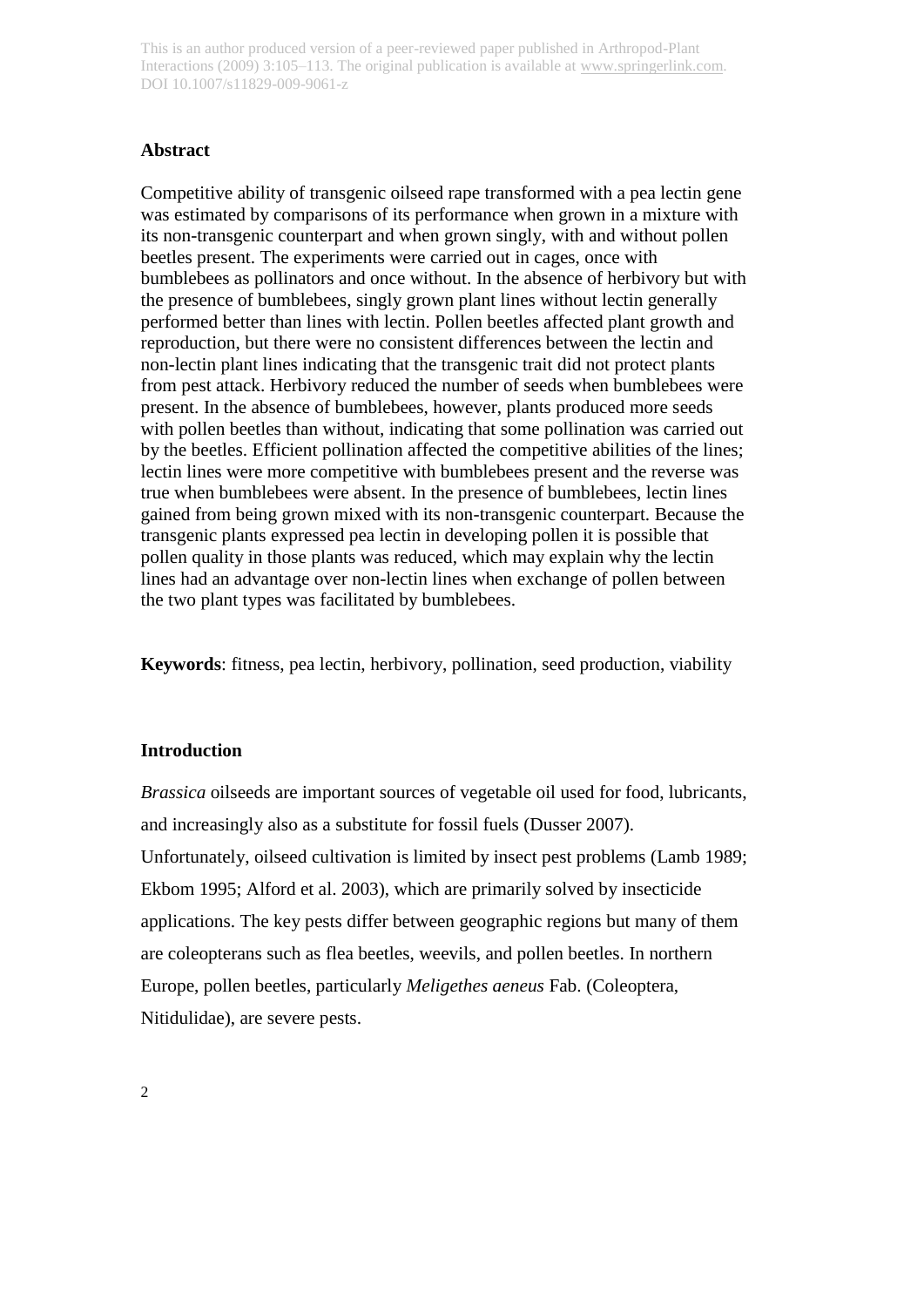Host plant resistance is one alternative to pesticide use. However, traditional breeding using rapeseed relatives as resistance sources has not shown much promise with respect to plant resistance to *M. aeneus* (Åhman 1993). Transgenic resistance offers new opportunities for plant breeding, with *Bacillus thuringiensis* (Bt) toxins as a successful example. Genes for Bt toxins have been transformed into several crops that are grown commercially (Shelton et al*.* 2002). A Bt toxin that affects lepidopteran insects; for example the diamondback moth, *Plutella xylostella* L., and the cabbage looper, *Trichoplusia ni* Hubner; has been introduced into oilseed rape by gene transformation (Stewart et al*.* 1996; Halfhill et al. 2005). Other types of resistance to insects have also been transformed into *Brassica* oilseeds, for example proteinase inhibitors which have been tested against coleopterans and lepidopterans in *Brassica napus* L. (Bonadé-Bottino 1993; Bonadé-Bottino et al*.* 1999; De Leo et al*.* 2001), and lectin from onion (*Allium cepa* L.) expressed in transgenic Indian mustard, *Brassica juncea* (L.) Czern., for the purpose of controlling mustard aphid, *Lipaphis erysimi*  (Kaltenbach) (Hossain et al*.* 2006).

For improved resistance to pollen beetles, a pea lectin gene was selected for transformation of *B. napus* (Melander et al. 2003). The transgenic plants expressing this gene in developing pollen reduced larval growth (Melander et al. 2003), juvenile survival rate (Lehrman et al*.* 2008), and egg size in *M. aeneus* (Lehrman et al*.* 2007). No cultivars of oilseed rape with any of these transgenic insect resistance traits are currently grown commercially. One reason is that there might be environmental risks with such crops, which need to be addressed before the transgenic crops are adopted in agriculture (Wolfenberger and Phifer 2000; Dale et al. 2002; Conner et al. 2003; Sanvido et al. 2006).

Although not exclusive for transgenic plants, one of the anticipated risks with transgenic resistance to herbivores is that the introduced trait will confer a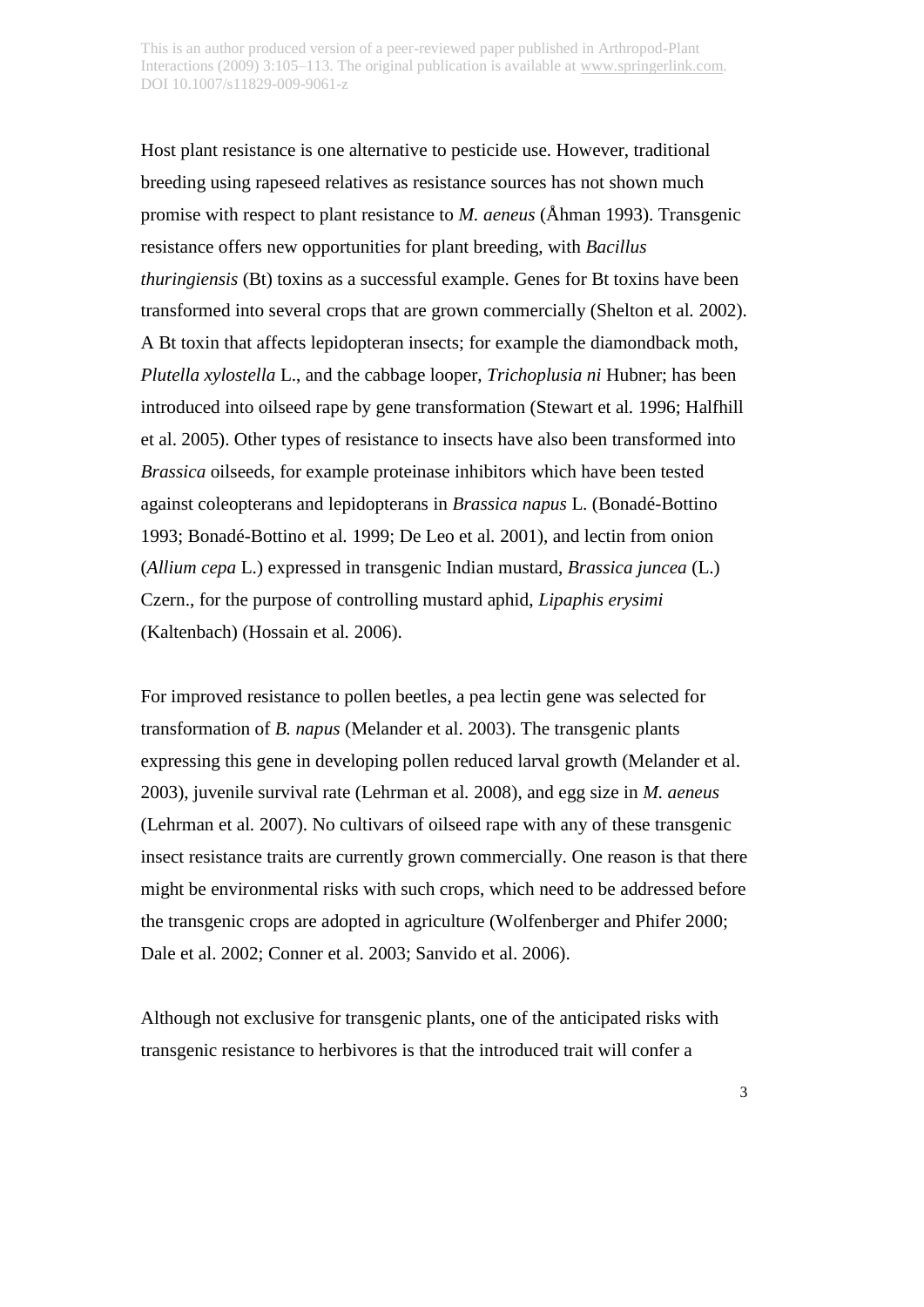competitive advantage. This might result in displacement of other plants in natural plant communities and increased weed problems in agriculture. *B. napus* is a common crop in temperate regions and can interbreed with some other sympatric wild plant species, among them the wild type of turnip rape, *Brassica rapa* L. (Jörgensen and Andersen 1994; Scheffler and Dale 1994). Both species occur outside farmed fields on disturbed land (Pessel et al. 2001) and as weeds on agricultural land (Lutman 1993; Jörgensen and Andersen 1994). However, for the spread of a transgene, natural selection is far more important than rate of gene flow (Chapman and Burke 2006; Hails and Morley 2005). It is therefore important to study whether there is a competitive advantage for rapeseed plants with improved resistance to pests. Stewart et al*.* (1997) studied Bt oilseed rape and the diamondback moth and found increased fitness in the transgenic plants. Generally this moth is less severe as a pest compared to the pollen beetle, for which up to 70% seed yield reductions in spring oilseed rape have been reported (Nilsson 1987). Adult pollen beetles feed not only on pollen but also on flower buds. Such feeding causes bud abortions leading to stalks without pods (silique), though podless or blind stalks also occur in the absence of beetles (Williams 1978). Other effects of pollen beetle feeding are stunted plants and lost apical dominance, resulting in side shoot development and pod production shifting from main to side shoots (Tatchell 1983; Nilsson 1988; Åhman 1993). This results in uneven seed maturation and reduced seed production (Nilsson 1987). Pollen beetle larvae mainly feed on developing pollen and they normally cause less severe damage than adults (Williams and Free 1978).

In order to study the efficacy of the pea lectin as a pollen beetle resistance factor and assess other effects of the transgenic character, non-segregating lines of both lectin-containing and lines free of this lectin were developed and evaluated (Åhman et al*.* 2006). Two high-lectin lines, one intermediate-level and two nonlectin lines were chosen for our analyses. These lines were selected to be similar

4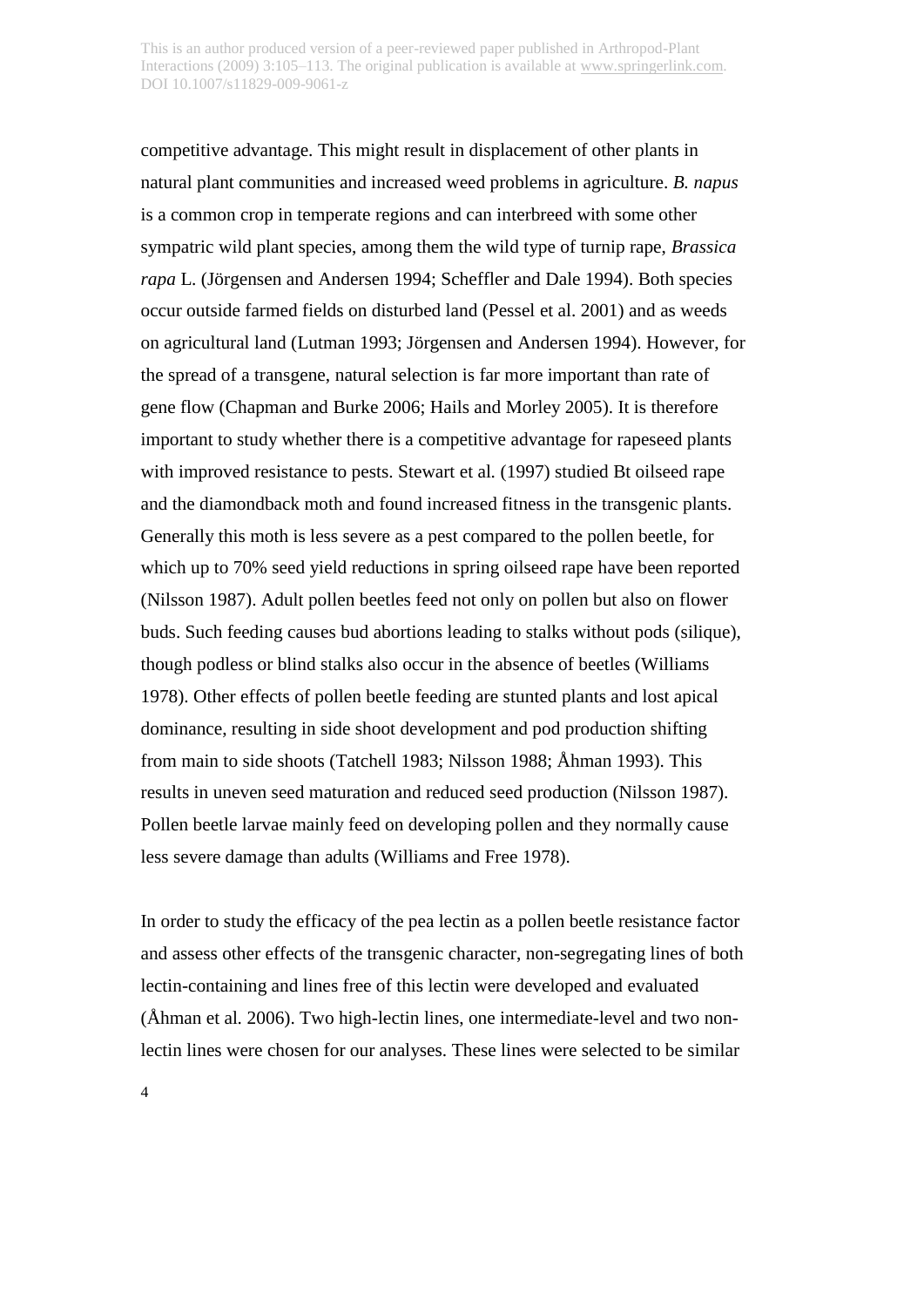with respect to plant phenology and seed yields. The present study addresses the following questions:

1. Do the lectin and non-lectin plant lines grow and reproduce equally well, in the absence of pollen beetles?

2. How do pollen beetles influence plant growth and reproduction?

3. Does pollen beetle herbivory influence lectin and non-lectin plants differently?

4. Do plant types differ in their performance when grown on their own compared with when grown in mixtures of one lectin and one non-lectin line?

5. Are the competitive abilities of lectin and non-lectin plant lines different, with and without pollen beetles?

Although *B. napus* is capable of self-pollination, in still air and in the absence of pollinators, seed set is lower than when wind and insects are present (Free 1993). Because our experiments were carried out in cages in greenhouses, autopollination would be expected to be low. Therefore two experiments were performed, one with and one without pollinators (bumblebees of the species *Bombus terrestris* L.).

# **Materials and Methods**

# *Plant lines*

Three transgenic lines and two non-transgenic lines of spring oilseed rape (*B. napus,* cv. Westar) were tested. The anthers of the transgenic lines T-17 and T-132 contained 0.6 and 0.7% lectin respectively (of total soluble protein) and T-83 0.2%. The two non-lectin lines, C-101 and C-112, had lost their lectin genes via segregation in an earlier generation and subsequently did not contain any pea lectin (Lehrman et al*.* 2007). All the lines were produced from microspores by doubled haploid technique (Åhman et al*.* 2006). The plants used in our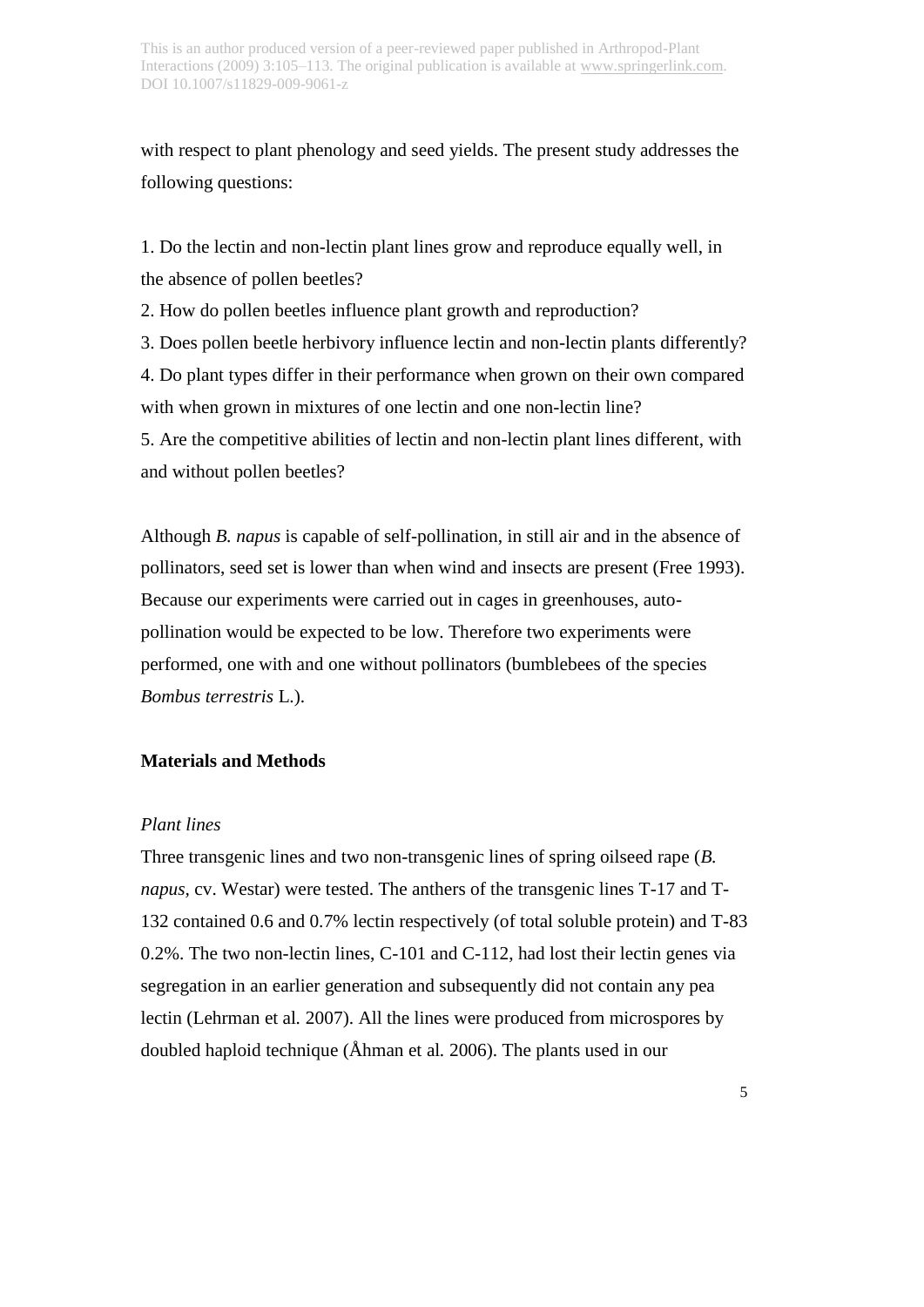experiments were offspring from the third generation of doubled haploid plants, selfed in each propagation stage. Experimental seeds were produced the year before each experiment in separate batches, but with seeds from the same mother plant.

#### *Experimental design*

Two cage experiments were performed from beginning of May to late August, one in 2004 and one in 2005. The experimental setup was the same in both years except for the addition of bumblebees in 2005. Two drones per cage were released on five occasions, distributed over 16 days during flowering. Pollinators were purchased from Econova Predator AB.

In each year there were 66 plant cages; 11 in each of six greenhouse chambers. The chambers had cooling facilities keeping the temperature between 18 and  $22^{\circ}$ C, and were located in pairs in each of three greenhouses. In each pair, one chamber was designated for cages with pollen beetles and one without. In each chamber, the cages were positioned on two 6.7 m long tables, five cages on one and six on the other with 30 cm between cages. The 11 treatments included five cages with each of the five plant lines grown singly and six cages where each of the three transgenic lines (with lectin) were mixed with each of the two control lines (without lectin). In the mixtures, one lectin and one non-lectin line were alternated in every other plant position. For each greenhouse, the position of the 11 treatments was randomized, but within a greenhouse the treatments (with and without beetles) had the same layout in the two chambers.

### *Cage setup*

Test plants were grown from seeds in soil beds (70 x 70 cm), 60 l of Weibulls planting soil "Kronmull" with 10% Leca (Light Expanded Clay Aggregate); N-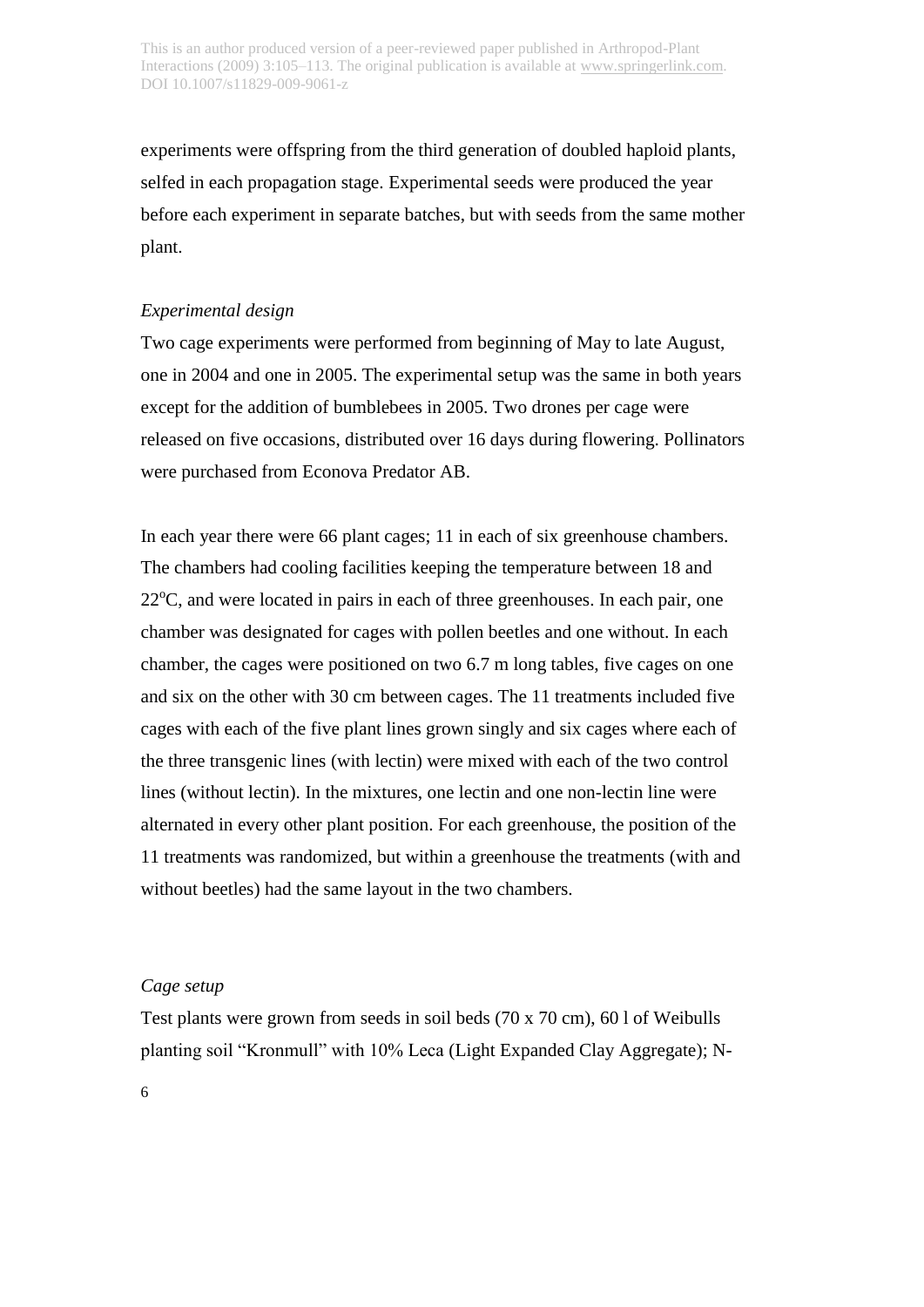P-K 180-90-195  $\text{g m}^{-3}$ ) in 7 rows of 12 plants per bed. A mould with pegs was used to make holes in which the seeds were placed. Two seeds were sown at each plant position and the plant stand was thinned at cotyledon stage to obtain a single plant in each position. Cages consisted of metal frames (70 x 70 x 120 cm) covered by Econet T (0.15 x 0.35 mm mesh size, 85% direct and 79% diffuse light transmission, 40% ventilation reduction; [www.ludvigsvensson.](http://www.ludvigsvensson/)com). The bottoms of the cages were sealed with soil. A "sleeve" (24 x 50 cm) in the front was used for inspection and management of the cages. Plants were watered through the net when required.

Pollen beetles were collected outdoors on spring flowers, or from oilseed rape, soon after leaving overwintering sites, and kept cool in containers with moist sand until release in the cages. *Meligethes aeneus* is the predominating pollen beetle species in this geographical region (Nilsson 1988) and species determination in parallel studies (Lehrman et al*.* 2007; Lehrman et al*.* 2008) indicate that no other *Meligethes* species was used in the present study. To mimic a natural successive invasion of beetles, they were introduced twice; first 89 beetles per cage and then another 56 beetles one week later when the first flowers had opened. This level of 1.7 beetles per plant is within the recommended economic threshold for insecticide application on spring oilseed rape at intermediate to late bud stage in Sweden (1-3 beetles) (Anon. 2007). When the new generation of adult pollen beetles began to emerge from the soil, the cage walls were lifted to half the cage height and yellow sticky traps were used to catch beetles in the chamber. This was to reduce the probability that newgeneration beetles might feed on test plants. In addition, soil treatments with *Steinernema feltiae* nematodes to control sciarids may have reduced the number of emerging beetles. We used *Aphidius colemani* wasps to control aphids and *Amblyseius cucumeris* mites to control thrips. Biological control agents were purchased from Econova Predator AB.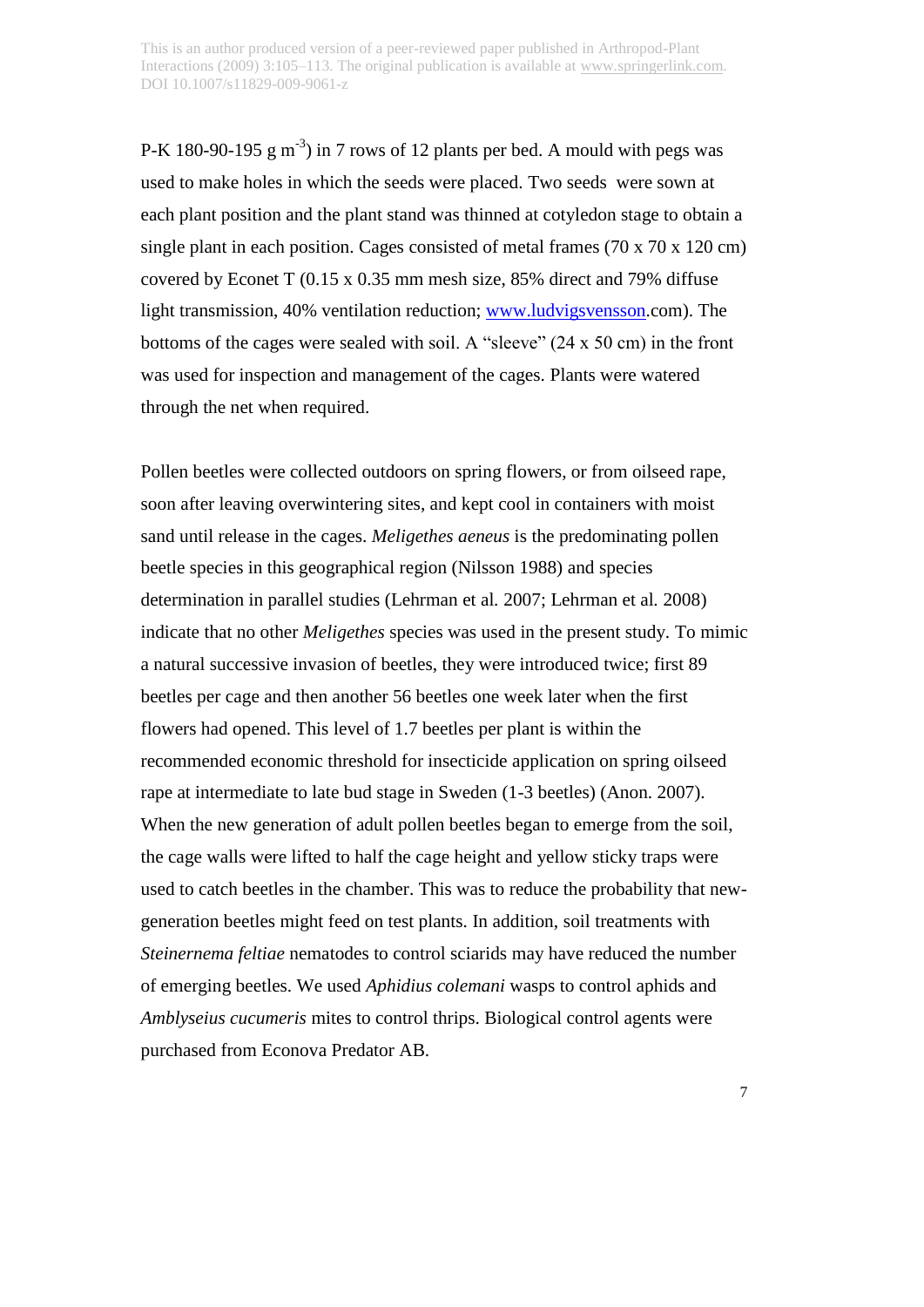When most of the pods were ripe, but before the seeds on the main stem started to shed, the central 18 plants in each cage (three rows of six plants) were cut at the base and placed individually in perforated plastic bags. The plants were examined for length of the main stem, number of side shoots. Both the main stem and the side shoots were then examined for number of pods with and without signs of seeds (referred to as "empty" but includes young developing pods) and stalks without pods (blind stalks). From this information we calculated the number of potential pods  $(=$  pods with seeds  $+$  empty pods  $+$  blind stalks), percentage blind stalks, percentage pods and pods with seeds on the main stem, and total number of pods with seeds. Fifteen plant variables were acquired in this way. After air drying and storage at room temperature, seeds were hand threshed, counted and weighed for each plant. Mean number of seeds per pod, mean weight per seed, yield per plant, and yield per plant with seeds could then be calculated. This gave five additional plant variables and a total of 20 measurements per plant.

#### *Germination test*

Germination rates of the harvested seeds were tested after 6-7 months storage at room temperature. Seeds from nine plants were pooled to one sample and two samples were collected per cage (from every other plant of the 6 central ones in the three middle rows). In the case of mixed lines, every other plant belonged to the same line and made up one sample. When possible, 100 seeds were randomly selected and tested. In 2004, 68 samples had less than 100 seeds; of these, 22 samples with fewer than 12 seeds were excluded from the test. In 2005, there was only one sample out of 132 where seed numbers were lower than 100 (28 seeds).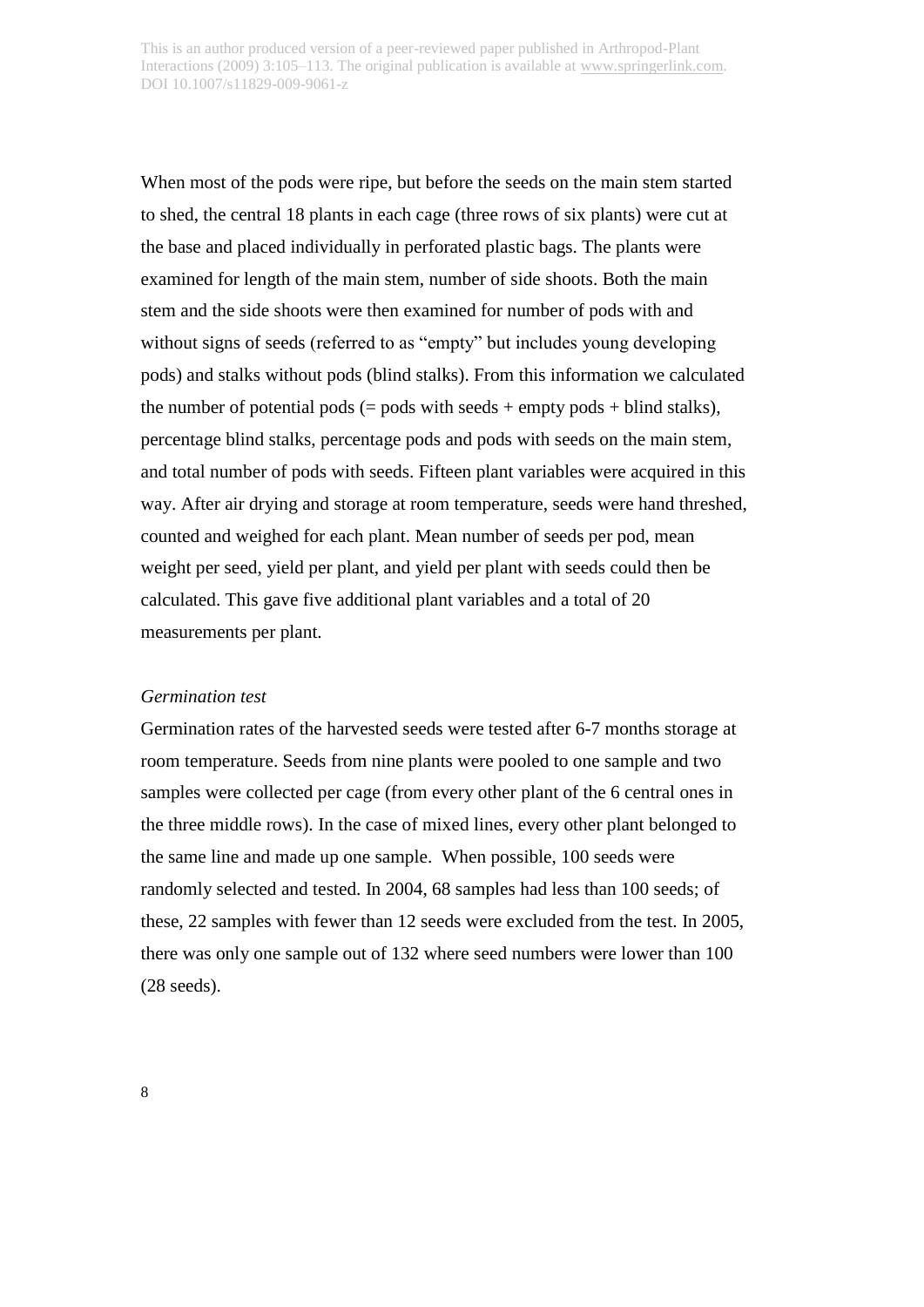Seeds were germinated in sand (mean particle size 0.5 mm; Fyleverken no. 50) mixed with water (2 l of water per 25 kg sand). The seeds were placed evenly on a layer of ca. 1 cm (0.25 l) compressed sand in a plastic dish (height 4 cm, diameter 18 cm). Seeds were covered with another 0.25 l of compressed sand and the dish was enclosed in a plastic bag to maintain moisture. The dishes were placed on a greenhouse table (temperature 20-25°C; daylight supplemented with 400W HQIE lamps 18 h per day) in six blocks representing the six greenhouse chambers from which seeds were harvested. Daily recordings of emerging seedlings started three days after sowing and ended after 10 days. At each recording time the dishes were moved one step to reduce position effects.

Proportion of germinated seeds and days when 50 and 75% of the seeds had germinated were recorded. An estimate of plant line fitness was calculated as viable seeds per plant (percent germination x mean no. of seeds per plant). This variable was used when calculating an RCC-index (relative crowding coefficient) (cf. Harper 1977; Ramachandran et al. 2000) for competition effects on viable seed production. The index for transgenic lines (T) was calculated as:

no. of viable seeds line T in mix with line C / no. of viable seeds line C in mix with T no. of viable seeds line T grown singly / no. of viable seeds line C grown singly

and for control lines (C) as:

no. of viable seeds line C in mix with line T / no. of viable seeds line T in mix with C no. of viable seeds line C grown singly / no. of viable seeds line T grown singly

#### *Statistical analyses*

The basic experimental design for the two years was the same, but because pollinators were added to the cages in 2005 the years were analyzed separately.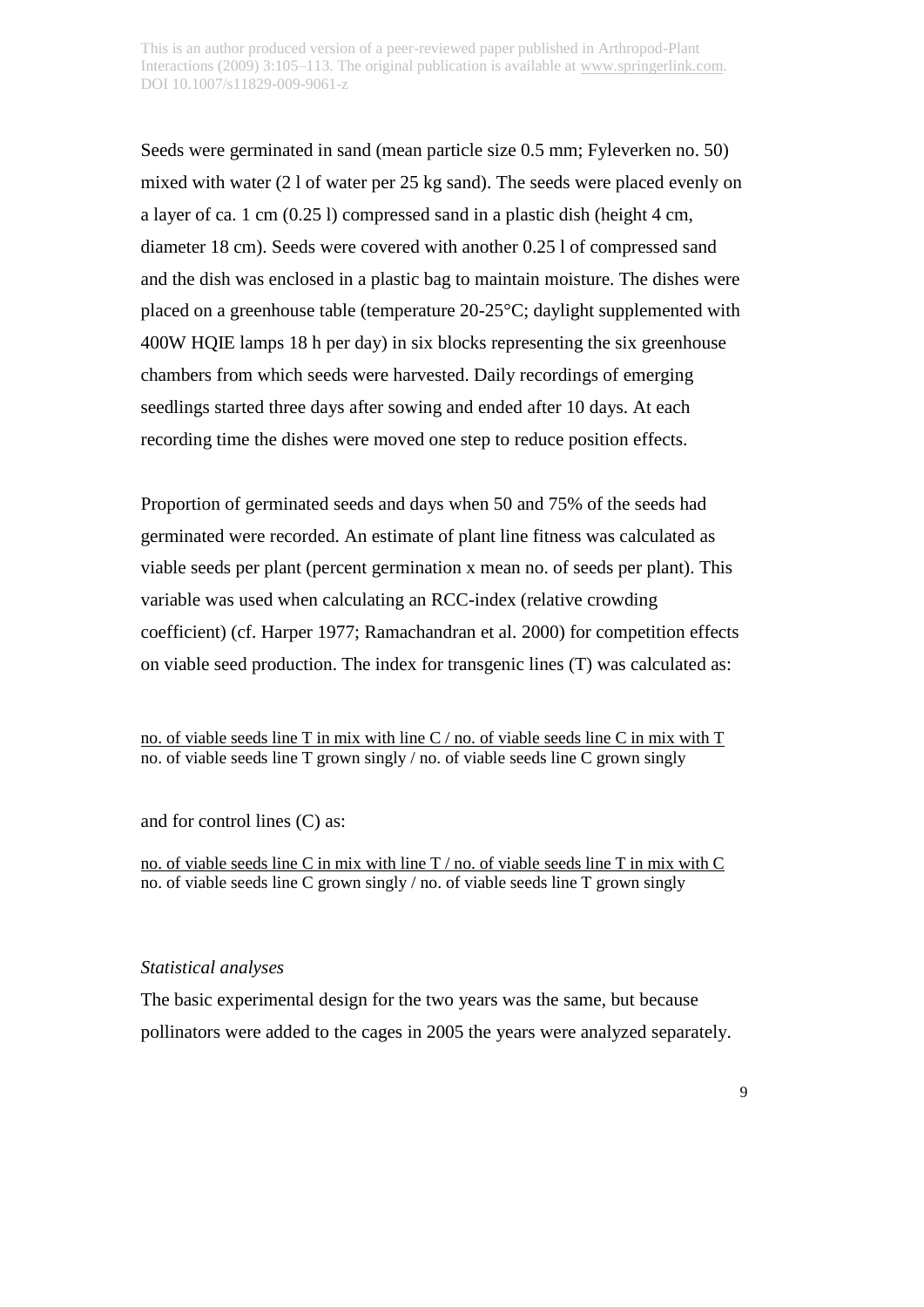For all 24 plant variables (20 measurements taken at harvest and 4 germination measurements; percentage germination, days to 50% and 70% germination, and number of viable seeds), means based on recordings from the nine selected plants, fewer if plants had died, were calculated from the two samples taken in each cage and used in the subsequent statistical analyses. All data were normally distributed and parametric statistics were applied using SAS statistical package for Windows.

To answer our first question differences in performance between lines with and without lectin were analysed by using data from cages without beetles. First all the plant lines were tested by one factor ANOVA and then data were grouped by plant type (lines with or without pea lectin) and analysed using a *t*-test as there were only two groups. Separate tests were performed for data from cages with one plant line and from cages with two lines.

In order to analyse how pollen beetles affected plants, data for all plant lines grown with and without herbivory in single line cages from 2004 and 2005 were used. Differences between cages with and without pollen beetles were tested using a *t*-test.

A two factor ANOVA using data from single line cages, with plant line and herbivory as factors, was used to test for a possible differential effect of herbivory among the plant lines. Then plant lines exposed to herbivory were compared by a one way ANOVA, and lectin versus non-lectin lines by a *t*-test.

Differences in performance between lines grown singly or in mixture were analysed by using data from cages without beetles (2005 with pollinators) grouped by plant type (lines with or without pea lectin) and analysed using a *t*test. Separate tests were performed for data from lines with and without lectin.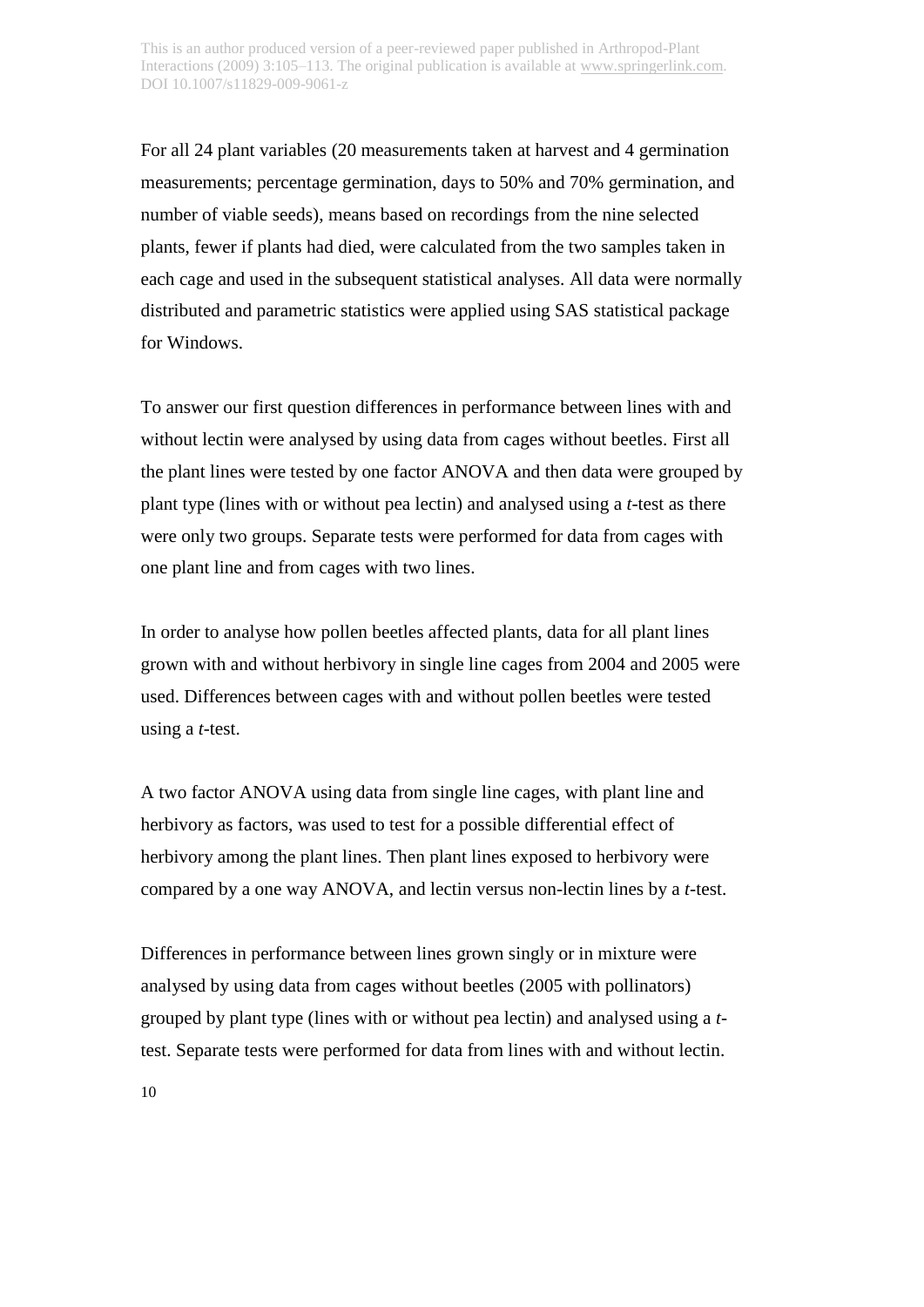Competitive abilities (using the natural logarithm of the index described above) of the lines with and without pollen beetle herbivory were tested in an ANOVA.

# **Results**

*Do the lectin and non-lectin plant lines grow and reproduce equally well, in the absence of pollen beetles?*

There were no significant differences among plant lines in 2004, but with bumblebees (2005) as pollinators some differences were found between the two groups of lines with and without lectin. On the whole the non-lectin plants performed better than the lectin lines with higher seed weight and yield but with no significant difference in number of viable seeds (Table 1;  $1<sup>st</sup>$  and  $2<sup>nd</sup>$  column).

Comparing individual lines, 15 variables showed significant differences between lines in 2005 (data not shown). There were, however, no significant differences among the lectin lines, but only between the two non-lectin lines for 5 of the 15 variables.

# *How do pollen beetles influence plant growth and reproduction?*

Herbivory influenced plant responses, and there were significant differences between cages with and without pollen beetles for several plant growth variables (Table 2). The effects of pollen beetles were somewhat different for the two years. Still, there was a common set of variables that differed significantly in both years; plants exposed to herbivory had lower number of potential and empty pods, lower percent pods and pods with seeds on the main stem and a higher number of side shoots (Table 2).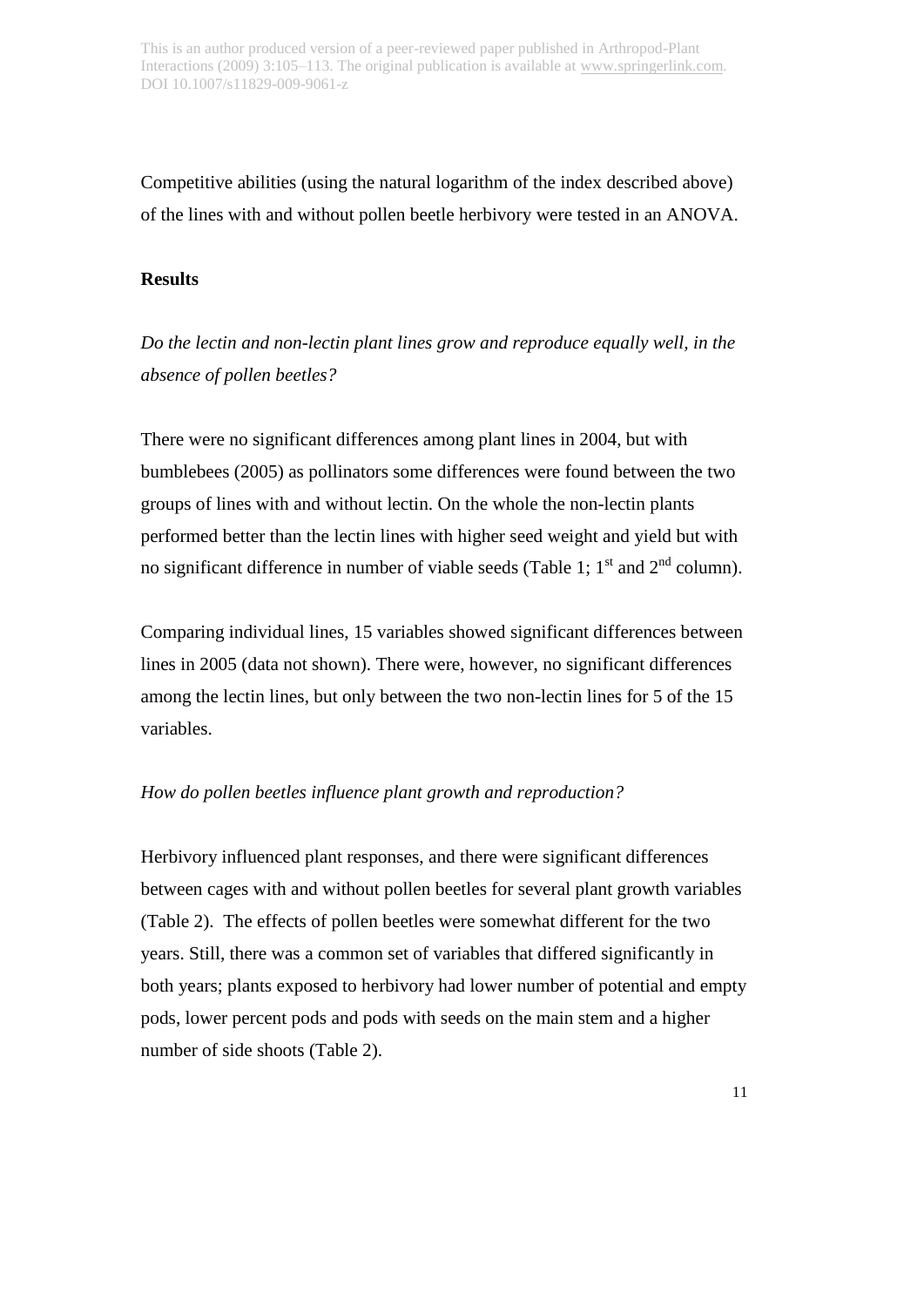More variables showed significant effects of pollen beetles when pollinators were present in 2005 (Table 2); beetle infested plants had a shorter main stem with a lower number of pods with seeds and more blind stalks. Pollen beetle exposed plants also had side shoots with more potential pods, pods with and without seeds and also more blind stalks. Plants in cages with pollen beetles had fewer seeds; though the seed weight was higher their viability was lower.

In 2004, when there was no proper pollinator in the cages, exposure to pollen beetles was positive for some plant performance variables; exposure resulted in higher yield and faster germination (Table 2).

# *Does pollen beetle herbivory influence lectin and non-lectin plants differently?*

Herbivory appeared to influence both plant groups in similar ways. This conclusion is based on the fact that almost no significant interactions between herbivory and plant lines were found for the 24 plant variables investigated. When data from single line cages were analyzed considering both herbivory and plant lines as factors in an ANOVA, no significant interactions were found for 2004. For 2005 there were only four variables that showed significant interactions between herbivory and plant line; pods on the main stem ( $p = 0.004$ ), pods with seeds on the main stem ( $p = 0.04$ ), number of side shoots ( $p = 0.02$ ), and percent blind stalks on side shoots ( $p = 0.03$ ).

Few variables differed significantly among plants lines when exposed to herbivory; for 2004 total number of pods with seeds ( $p = 0.04$ ), total seed weight  $(p = 0.005)$  and for 2005 number of pods with seeds on the main stem  $(p = 0.04;$ one factor ANOVA). Between lectin and non-lectin plants the only significant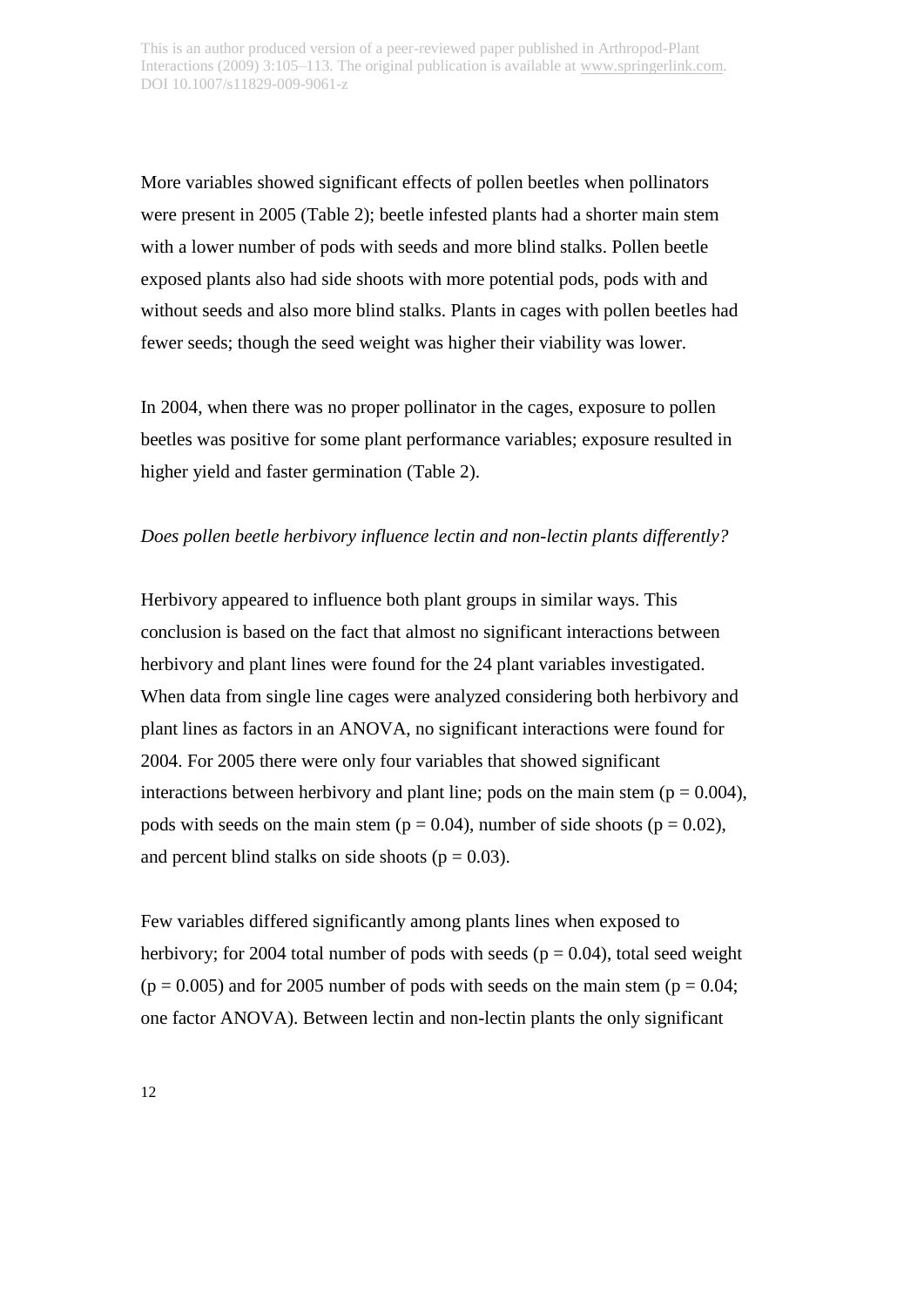difference was a higher number of pods with seeds on the main stem on nonlectin plants compared to lectin plants ( $p = 0.03$ ; *t*-test).

*Do plant types differ in their performance when grown on their own compared with when grown in mixtures of one lectin and one non-lectin line?*

Plants with no pea lectin generally performed better than those with lectin when grown by themselves: Number of pods with seeds, both on the main stem and the side shoots, were significantly higher in the non-lectin plants when compared to plants with lectin (Table 1;  $1<sup>st</sup>$  and  $2<sup>nd</sup>$  column). The same was true for mean seed weight and yield. Proportion of blind stalks was significantly higher on side shoots of lectin plants.

In contrast to the treatment with single lines, lectin plants performed better than non-lectin plants in cages with the mixture of the two; here lectin lines had significantly more pods with seeds on side shoots and more seeds per pod and plant than the non-lectin lines (Table 1;  $3<sup>rd</sup>$  and  $4<sup>th</sup>$  column). Number of viable seeds was also higher, but time until 75% germinated seeds was longer.

Lectin plants grown together with non-lectin plants performed better than when grown in monoculture. When lectin plants grown singly were compared to the same line grown in mixture, singly grown lectin plants had main stems with significantly fewer pods with seeds, fewer potential pods, and higher percent blind stalks and altogether fewer seeds, lower mean seed weight, fewer pods with seeds, lower seed yield, number of viable seeds, and longer time to 50% germinated seeds (Table 1;  $1<sup>st</sup>$  and  $3<sup>rd</sup>$  column).

Conversely, non-lectin plants performed somewhat better when grown in monoculture than when mixed with lectin plants. Number of pods with seeds on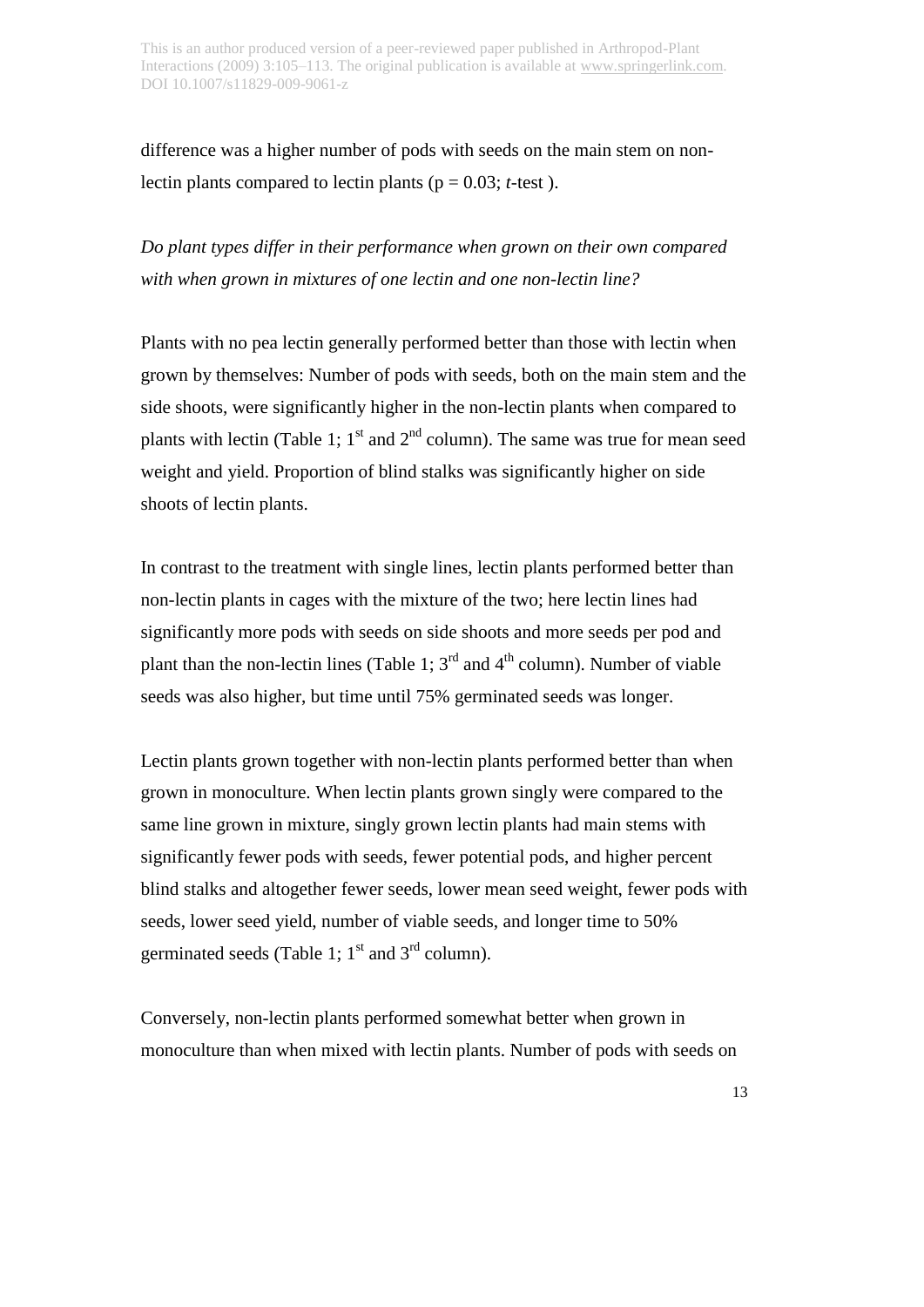side shoots, and number of potential and empty pods on main shoots, was significantly higher when grown singly than in mixture (Table 1;  $2<sup>nd</sup>$  and  $4<sup>th</sup>$ ) column). However, time to 75% germinated seeds was longer in the single line treatment for non-lectin plants.

*Are the competitive abilities of lectin and non-lectin plant lines different, with and without pollen beetles?*

Competitive ability was analysed using the index for competition effects on viable seed production (RCC-index) as a response variable in a one-factor ANOVA with plant line as the factor. Without herbivory there were no significant differences in competitive abilities among lines for either 2004 ( $p =$ 0.74) or 2005 ( $p = 0.12$ ). With herbivory opposite results were obtained for the two years. In 2004, when no proper pollinator was present, non-transgenic lines were generally more competitive than transgenic lines ( $p = 0.009$ ) but in 2005, in the presence of bumblebees, transgenics were more competitive than nontransgenics ( $p = 0.05$ ) (Fig. 1).

# **Discussion**

We studied growth and reproduction of transgenic oilseed rape transformed with a pea lectin gene for improved resistance to the pollen beetle. The addition of pea lectin to the plants did not result in any clear advantages compared to non-lectin plants. The results depended to a large extent on pollination regimes, especially when lectin and non-lectin plants were grown together. Lectin plants performed better and were more competitive than non-lectin plants only when non-lectin pollen and an efficient pollinator were present.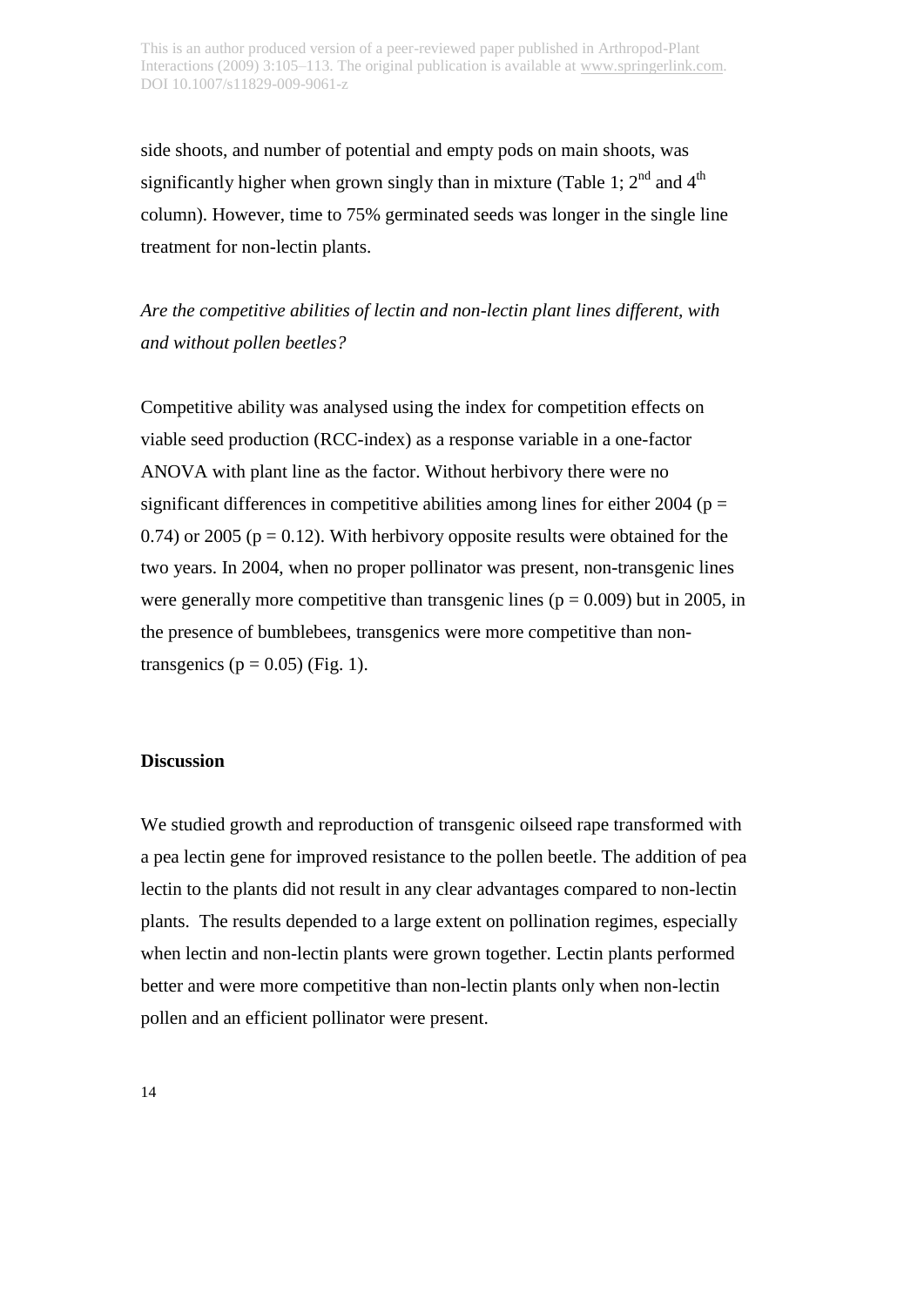Oilseed rape is normally self-fertile but seed set is favoured by wind and pollinators (Free 1993). It is possible that pollen quality was poorer in lectin lines than in non-lectin lines, which could be a result of the foreign protein expressed in the transgenic oilseed rape pollen. When the two plant types were mixed, bumblebees probably transferred pollen between non-lectin and lectin plants. This appeared to affect the lectin plants positively and the non-lectin ones negatively. Indications of reduced pollen quality in the transgenic plants were also shown by the results from 2004 when no proper pollinator was present; nonlectin lines were more competitive than lectin lines when the beetles were present, probably due to beetle-induced self pollination of the plants as suggested by Burkhardt & von Lengerken (1920). Thus, even though the five lines had been selected to be similar in seed production (Åhman et al*.* 2006), these extended evaluations indicate that the rapeseed plants with foreign lectin in their pollen have reduced fertilization rate when self-pollinated.

It may also be that lectin in pollen negatively affected the bumblebees so that their pollination was less efficient when there was only lectin-containing pollen present in the cage. However, bumblebee males do not forage for pollen but visit flowers to feed on nectar and to rest (Alford 1975). Nectar of the transgenic lines is very unlikely to contain pea lectin since the lectin gene was regulated by a pollen specific promoter (cf. Hong et al*.* 1997; Melander et al. 2003) and nectar contains very little protein (Malone and Pham-Delègue 2001). Furthermore, a study on honey bees fed pollen from the same plant lines showed no negative effect of lectin pollen on larval performance (Lehrman 2007).

Relatively few differences between plant lines were found when plants were grown in monoculture. In 2004 when no bumblebees were present there were no differences between plant types when grown without herbivory. On the other hand when pollinators were added in 2005 the non-lectin plants performed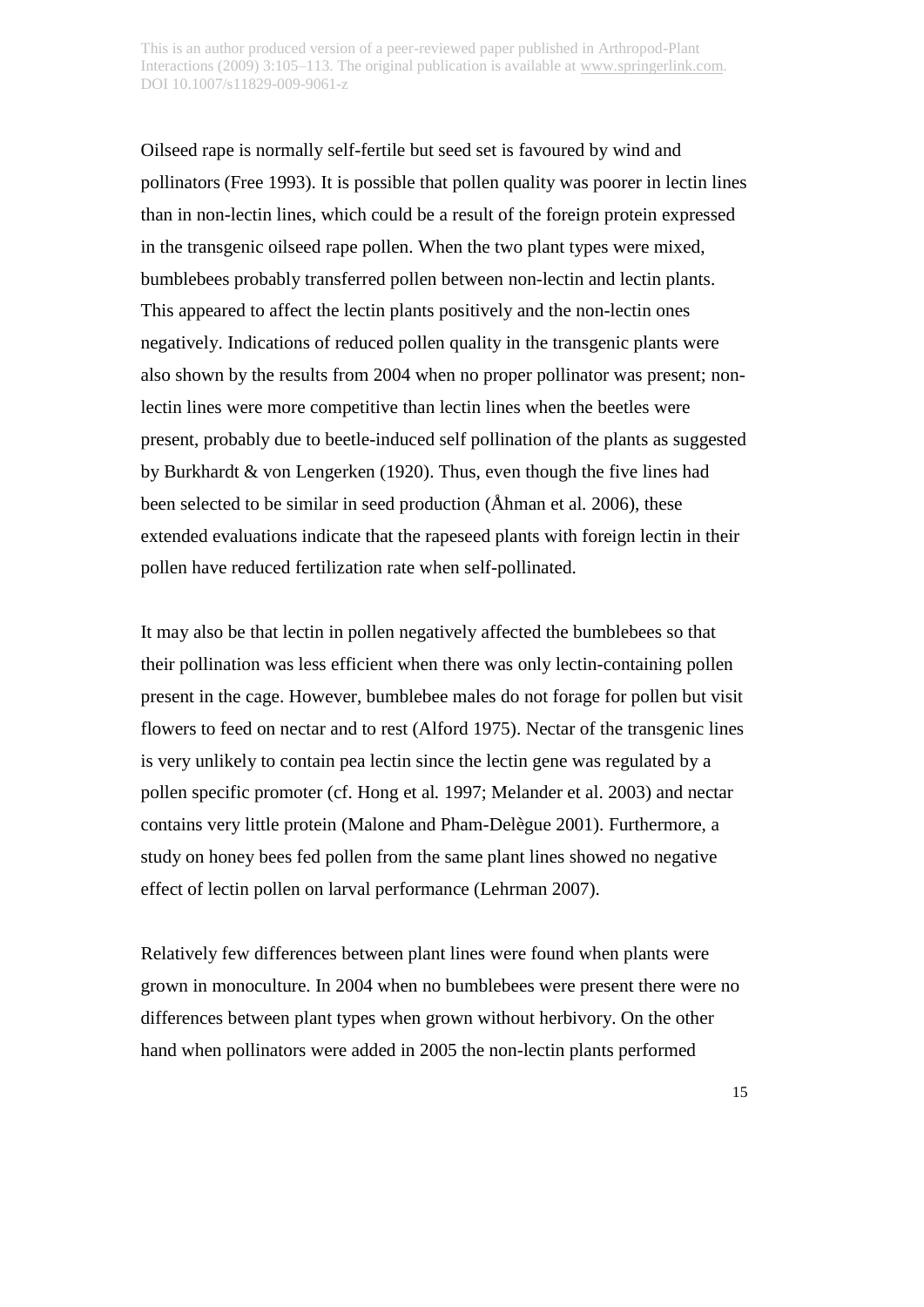slightly better than lectin plants in some aspects. However, when exposed to herbivory there was virtually no difference between plant types irrespective of pollination regime.

Yield per plant was much higher in 2005 than in 2004, in addition herbivory was generally more negative for plants in 2005. Although the experiments were performed in two different years and this may have influenced plant growth in general, the experimental setup (including temperature control) and materials were identical in the two years. We therefore believe that the contrasting results are caused mainly by pollination efficiency.

Activities by pollen beetles affected rapeseed growth and reproduction and plants compensated for beetles removing flower buds on the main shoot by production of more side shoots (cf. Tatchell 1983; Nilsson 1988; Åhman 1993) in both years. The lower number of seeds per plant in the presence of pollen beetles in 2005 was compensated for by heavier seeds. Such a relationship between seed numbers and seed size has also been found in several pollination studies (Free 1993). Despite the compensatory abilities of oilseed rape there was evidence of a disadvantage to the plant from pollen beetle activities. The reduced percent germination of seeds harvested from cages with beetles in 2005 suggests that seed quality was poorer in beetle-infested plants, possibly a result of less mature seeds on the side shoots (cf. Nilsson 1987). Also, when fitness was calculated by combining percent germination and seed production, it was significantly lower among plants exposed to beetles.

The transgenic lines tested here were developed with the aim of producing oilseed rape resistant to pollen beetles, and it has been shown previously that pea lectin lines reduce net reproductive rate of this rapeseed pest, mainly by affecting larval survival to adult stage (Lehrman et al. 2008). In the present study we

16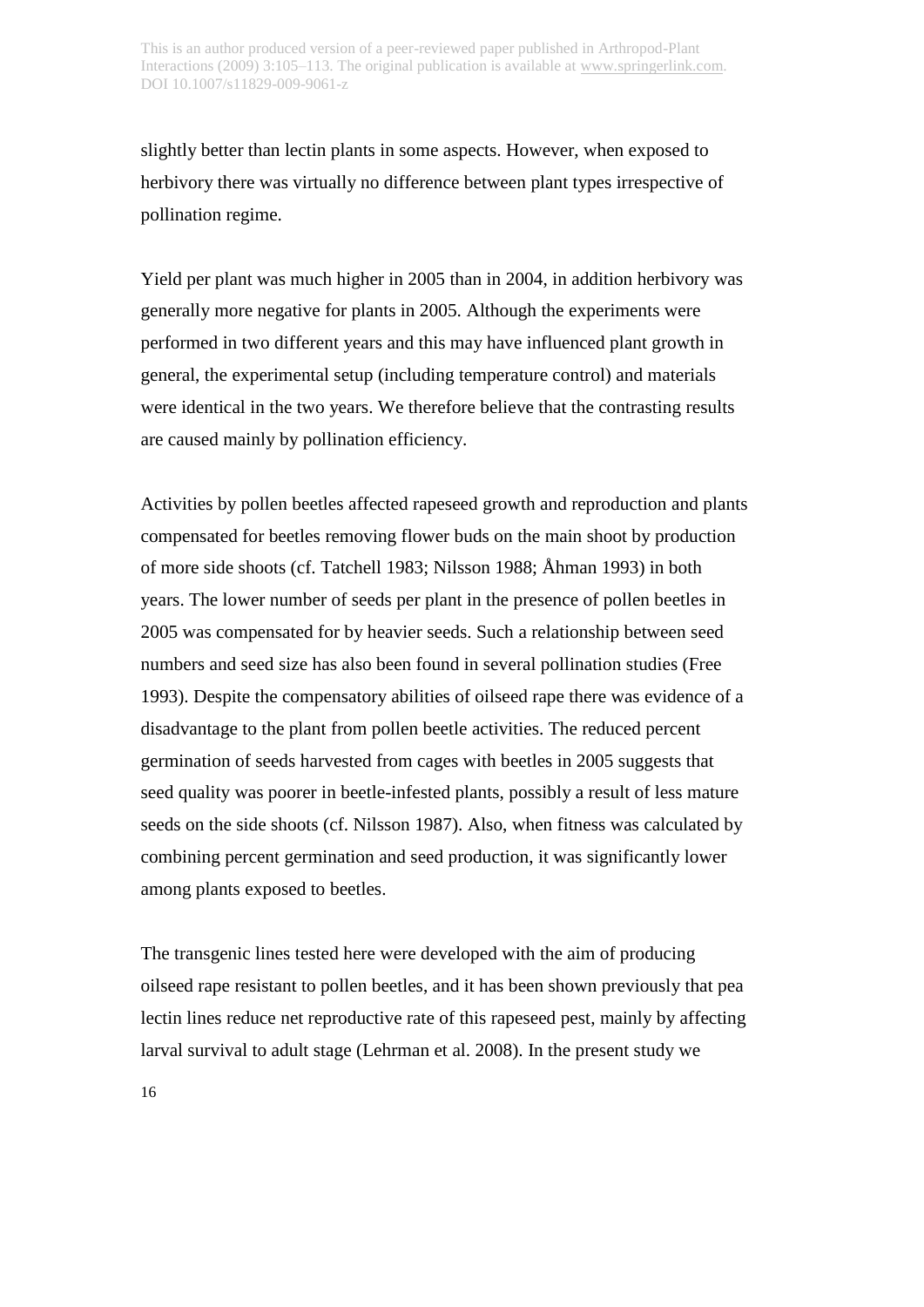found no evidence for the transgenic lectin protecting the plants from pollen beetle damage, something which is essential for the economic value to the farmer who grows the crop. On the other hand if such crops were grown on a large scale, the introduced trait might reduce the beetle population attacking the crop the following season. In the absence of herbivory non-lectin plants generally performed better than lectin plants and herbivory influenced all plants in a similar manner. Lectin containing plants only showed a competitive advantage when pollen beetles were present and the probability for cross pollination with non-lectin plants was as high as with lectin-plants. In a field with such a transgenic variety we would expect the probability of pollination with pollen from non-lectin plants to be very low. Because lectin plant performance is only enhanced under a special set of circumstances, we conclude that the invasiveness of lectin plants would not be higher than their non-transgenic counterparts.

#### **Acknowledgements**

The authors want to thank Yvonne Andersson, Helena Appelgren and Lillemor Johansson-Palm for technical assistance. Jon Ågren and Johan Meijer are thanked for valuable advice when planning the experiment. This work was funded by the Swedish Research Council for Environment, Agricultural Sciences and Spatial Planning (FORMAS).

### **References**

Åhman I (1993) A search for resistance to insects in spring oilseed rape. Proc Sixth Meeting of the IOBC/Eucarpia Working Group on Breeding for Resistance to Insects and Mites. IOBC/WPRS Bulletin 16:36-46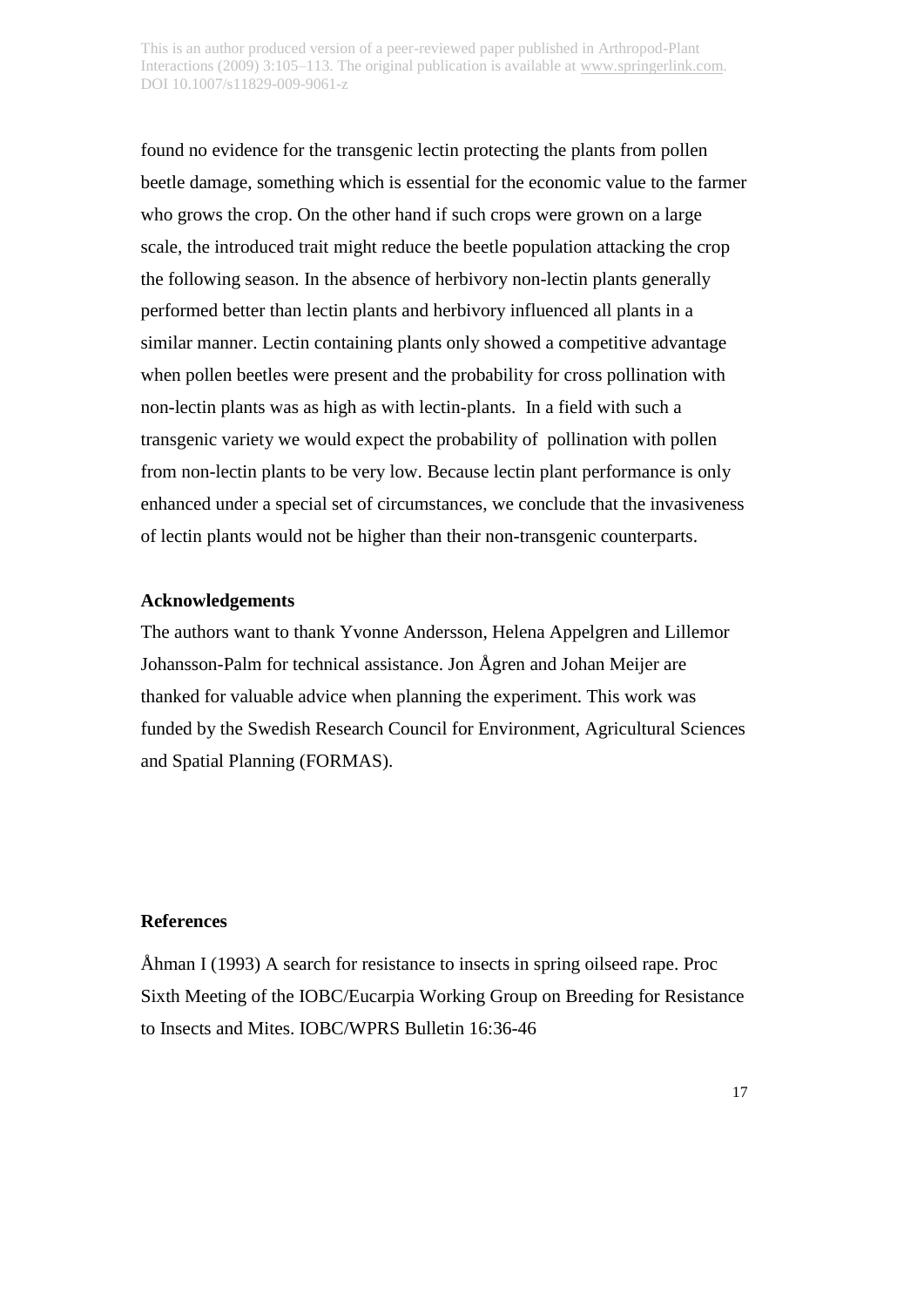Åhman IM, Kazachkova NI, Kamnert IM et al (2006) Characterisation of transgenic oilseed rape expressing pea lectin in anthers for improved resistance to pollen beetle. Euphytica 151:321-330

Alford DV (1975) Bumblebees. Davis-Poynter Limited, London, p 76

Alford DV, Nilsson C, Ulber B (2003) Insect pests of oilseed rape crops. In: Alford DV (ed) Biocontrol of oilseed rape pests, Blackwell Science Ltd, Oxford, pp 9-41

Anonymous (2007) Bekämpningsrekommendationer – svampar och insekter. Jordbruksverket. ISSN 1652-6023, p 41

Bonadé Bottino M (1993) Defense du colza contre les insectes phytophages depredateurs: etude d'une strategie basee sur l'expression d'inhibiteurs de proteases dans la plante. PhD thesis at the university of Paris-du-Sud-Paris XI, Orsay, France

Bonadé-Bottino M, Lerin J, Zaccomer B et al (1999) Physiological adaptation explains the insensitivity of *Baris coerulescens* to transgenic oilseed rape expressing oryzacystatin I. Insect Biochem Mol Biol 29:131-138

Burkhardt F, von Lengerken H (1920) Beiträge zur Biologie des Rapsglanskäfers (*Meligethes aeneus* Fabr.). Z angew Ent 6:270-295

Chapman MA, Burke JM (2006) Letting the gene out of the bottle: the population genetics of genetically modified crops. New Phytol 170:429-443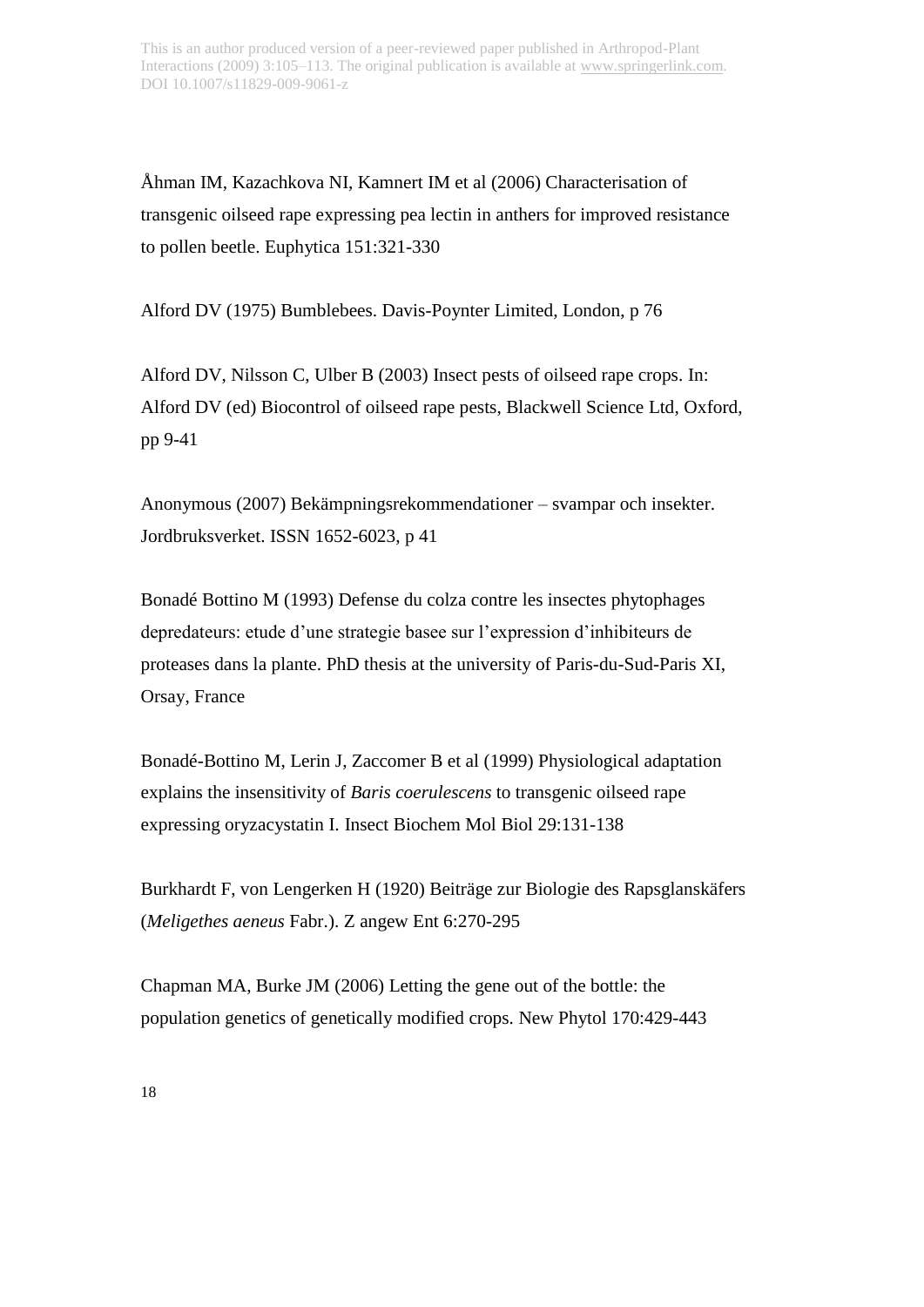Conner AJ, Glare TR, Nap J-P (2003) The release of genetically modified crops into the environment. Part II. Overview of ecological risk assessment. The Plant Journal 33:19-46

Dale PJ, Clarke B, Fontes EMG (2002) Potential for the environmental impact of transgenic crops. Nature biotechnology 20:567-574

De Leo F, Bonadé-Bottino M, Ceci LR et al (2001) Effects of a mustard trypsin inhibitor expressed in different plants on three lepidopteran pests. Insect Biochem Mol Biol 31:593-602

Dusser P (2007) Outlook for development of supply/demand for oilseed and oilseed products. Proc 12<sup>th</sup> International Rapeseed Congress, Wuhan, China, March 26-30, 2007, Trading and policies, pp 366-367

Ekbom B (1995) Insect pests. In: Kimber D, McGregor I (eds) *Brassica* oilseeds – Production and utilisation, CAB International, UK, pp 141-152

Free JB (1993) Insect pollination of crops,  $2<sup>nd</sup>$  edn. Academic Press, London, pp 172-180

Hails RS, Morley K (2005) Genes invading new populations: a risk assessment perspective. TREE 20:245-252

Halfhill MD, Sutherland JP, Moon HS et al (2005) Growth, productivity, and competitiveness of introgressed weedy *Brassica rapa* hybrids selected for the presence of Bt *cry*1Ac and *gfp* transgenes. Mol Ecol 14: 3177-3189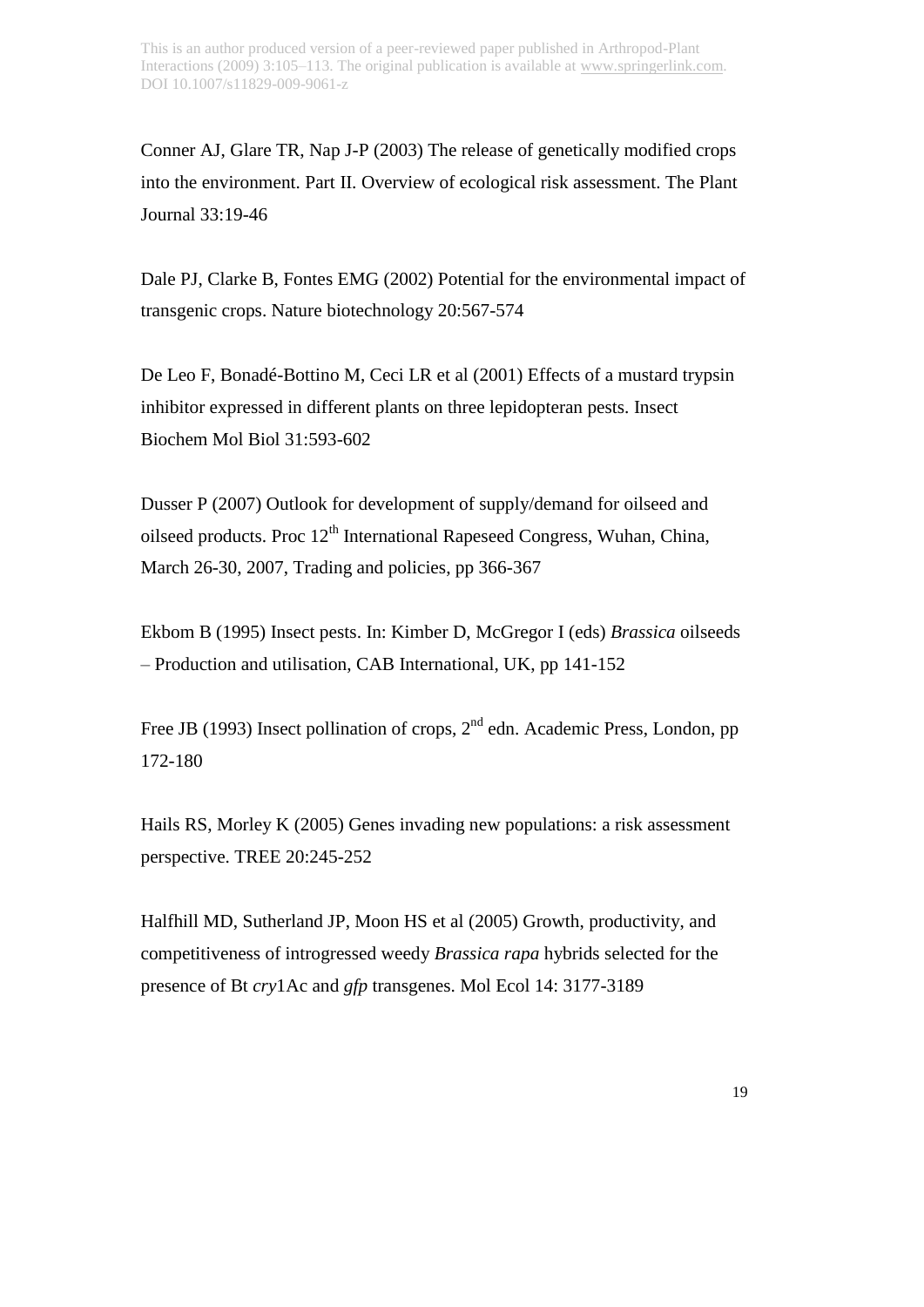Harper JL (1977) Population biology of plants. Chapter 8. Mixture of species. 1. Space and proportions. Academic Press, London, pp 237-276

Hong HP, Gerster JL, Datla RSS et al (1997) The promoter of a *Brassica napus* polygalacturonase gene directs pollen expression of B-glucuronidase in transgenic *Brassica* plants. Plant Cell Rep 16:373-378

Hossain MH, Maiti MK, Basu A et al (2006) Transgenic expression of onion lectin gene in Indian mustard offers protection against aphid colonization. Crop Sci 46:2022-2032

Jörgensen RB, Andersen B (1994) Spontaneous hybridization between oilseed rape (*Brassica napus*) and weedy *B. campestris* (Brassicaceae): a risk of growing genetically modified oilseed rape. Am J Bot 81:1620-1626

Lamb RJ (1989) Entomology of oilseed *Brassica* crops. Annu Rev Entomol 34:211-229

Lehrman A (2007) Does pea lectin expressed transgenically in oilseed rape (*Brassica napus*) influence honey bee (*Apis mellifera*) larvae? Environ Biosafety Res 6:1-8

Lehrman A, Åhman I, Ekbom B (2007) Influence of pea lectin expressed transgenically in oilseed rape (*Brassica napus*) on adult pollen beetle (*Meligethes aeneus*). J Appl Entomol 131:319-325

Lehrman A, Åhman I, Ekbom B (2008) Effect of pea lectin expressed transgenically in oilseed rape on pollen beetle life-history parameters. Ent Exp Appl 127:184-190

20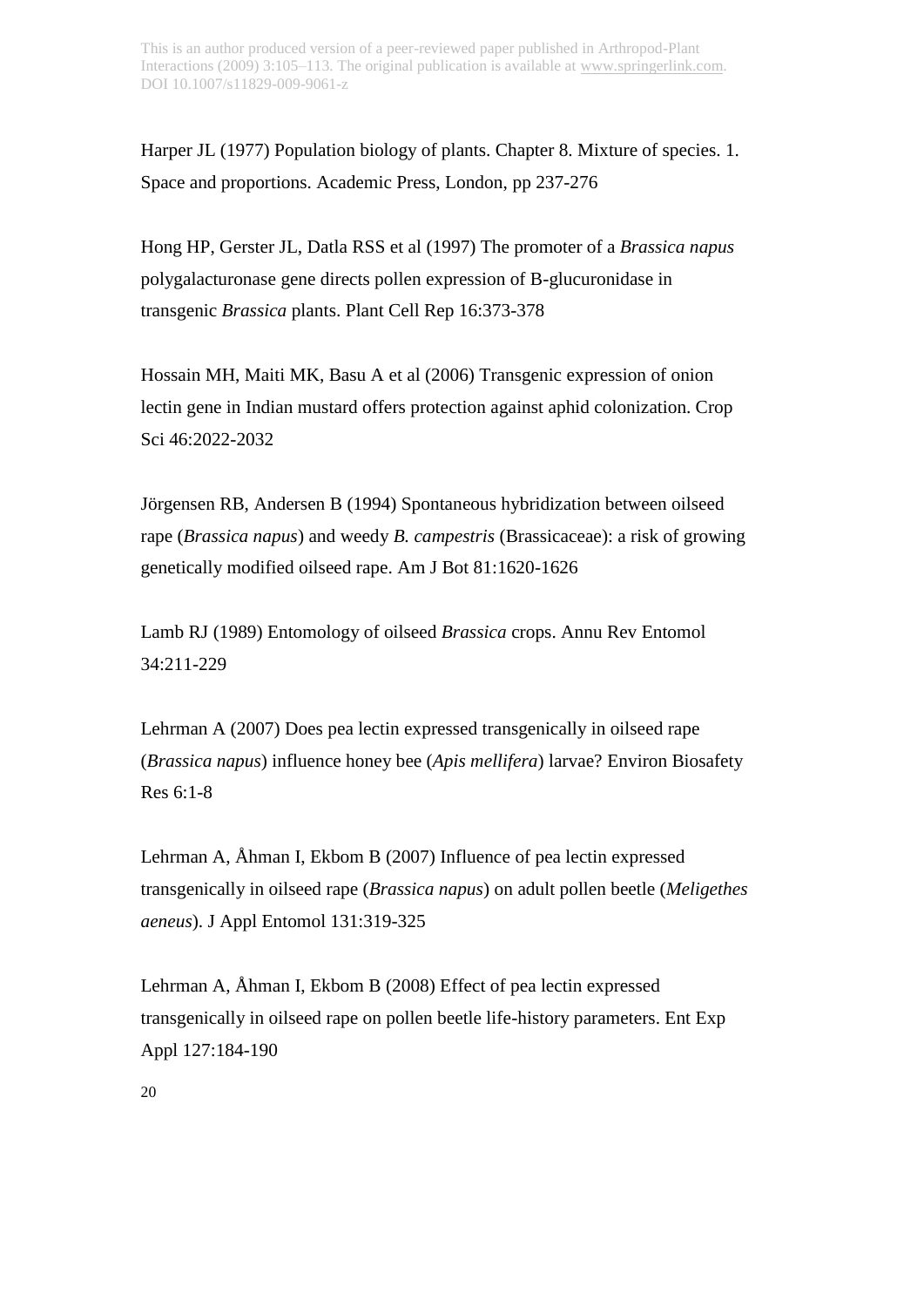Lutman PJW (1993) The occurrence and persistence of volunteer oilseed rape (*Brassica napus*). Aspects Appl Biol 35:29-36

Malone LA, Pham-Delègue M-H (2001) Effects of transgene products on honey bees (*Apis mellifera*) and bumblebees (*Bombus* sp.). Apidologie 32:287-304

Melander M, Åhman I, Kamnert I et al (2003) Pea lectin expressed transgenically in oilseed rape reduces growth rate of pollen beetle larvae. Trans Res 12:555-567

Nilsson C (1987) Yield losses in summer rape caused by pollen beetles (*Meligethes* spp.). Swedish J agric Res 17:105-111

Nilsson C (1988) Pollen beetles (*Meligethes aeneus* F.) and flowering in rape. Swedish J agric Res 18:113-118

Pessell FD, Lecomte J, Emeriau V et al (2001) Persistence of oilseed rape (*Brassica napus* L.) outside of cultivated fields. Theor Appl Genet 102:841-846

Ramachandran S, Buntin GD, All JN et al (2000) Intraspecific competition of an insect-resistant transgenic canola in seed mixtures. Agron J 92:368-374

Sanvido O, Stark M, Romeis J et al (2006) Ecological impacts of genetically modified crops. Experiences from ten years of experimental field research and commercial cultivation. ISSN 1661-7584 ART-Schriftenreihe, Agroscope Reckenholz-Tänikon Research Station, Zurich, Switzerland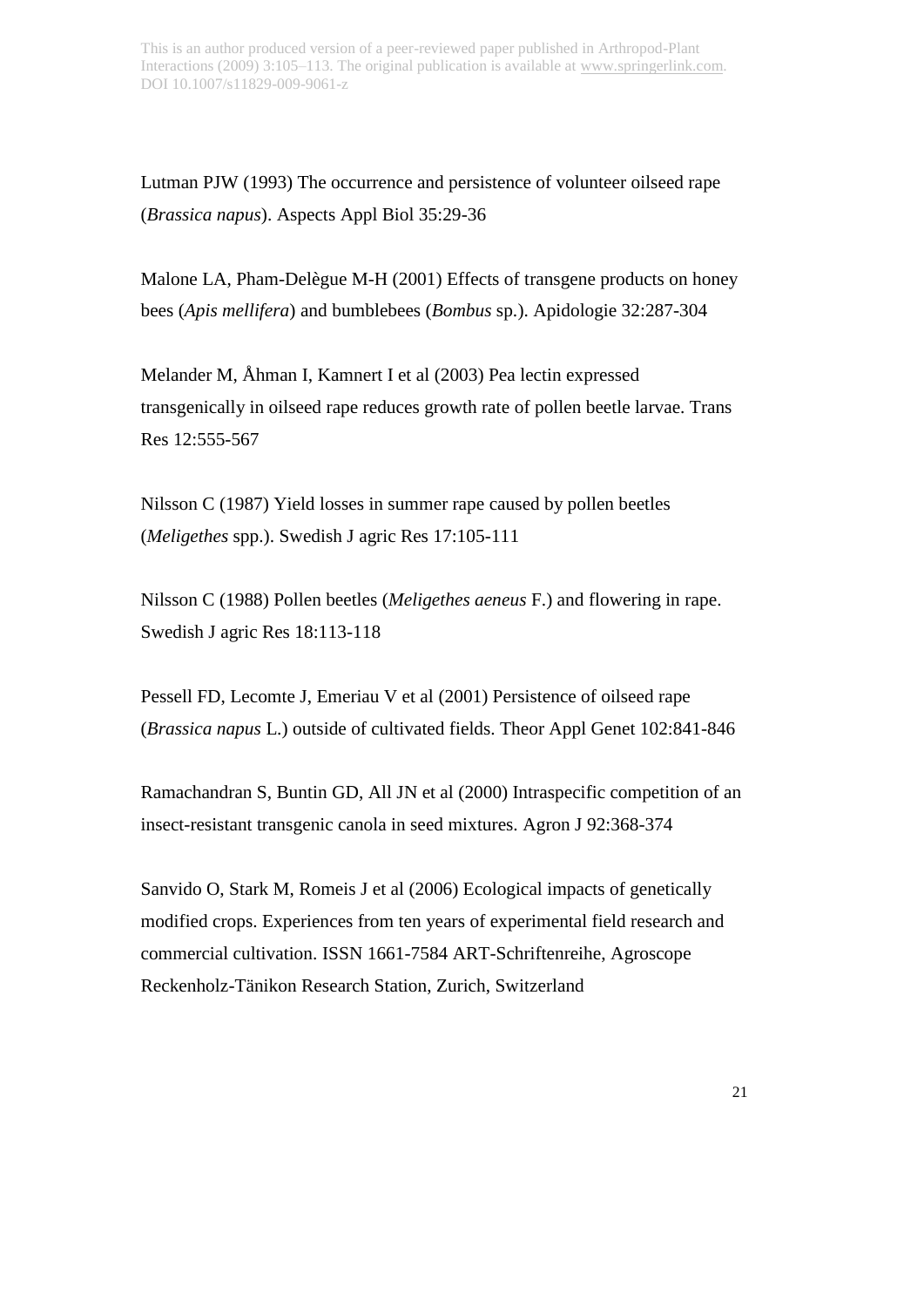Scheffler JA, Dale PJ (1994) Opportunities for gene transfer from transgenic oilseed rape (*Brassica napus*) to related species. Trans Res 3:263-278

Shelton AM, Zhao J-Z, Roush RT (2002) Economic, ecological, food safety, and social consequences of the deployment of Bt transgenic plants. Annu Rev Entomol 47:845-881

Stewart CN Jr, Adang MJ, All JN et al (1996) Insect control and dosage effects in transgenic canola containing a synthetic *Bacillus thuringiensis cry1Ac* gene. Plant Physiol 112:115-120

Stewart CN Jr, All JN, Raymer PL et al (1997) Increased fitness of transgenic insecticidal rapeseed under insect selection pressure. Mol Ecol 6:773-779

Tatchell GM (1983) Compensation in spring-sown oil-seed rape (*Brassica napus*  L.) plants in response to injury to their flower buds and pods. J Agric Sci Camb 101:565-573

Williams I (1978) The pollination requirements of swede rape (*Brassica napus*  L.) and of turnip rape (*Brassica campestris* L.). J Agric Sci Camb 91:343-348

Williams IH, Free JB (1978) The feeding and mating behaviour of pollen beetles (*Meligethes aeneus* Fab.) and seed weevils (*Ceutorhynchus assimilis* Payk.) on oilseed rape (*Brassica napus* L.). J Agric Sci Camb 91:453-459

Wolfenberger LL, Phifer PR (2000) The ecological risks and benefits of genetically engineered plants. Science 290:2088-2093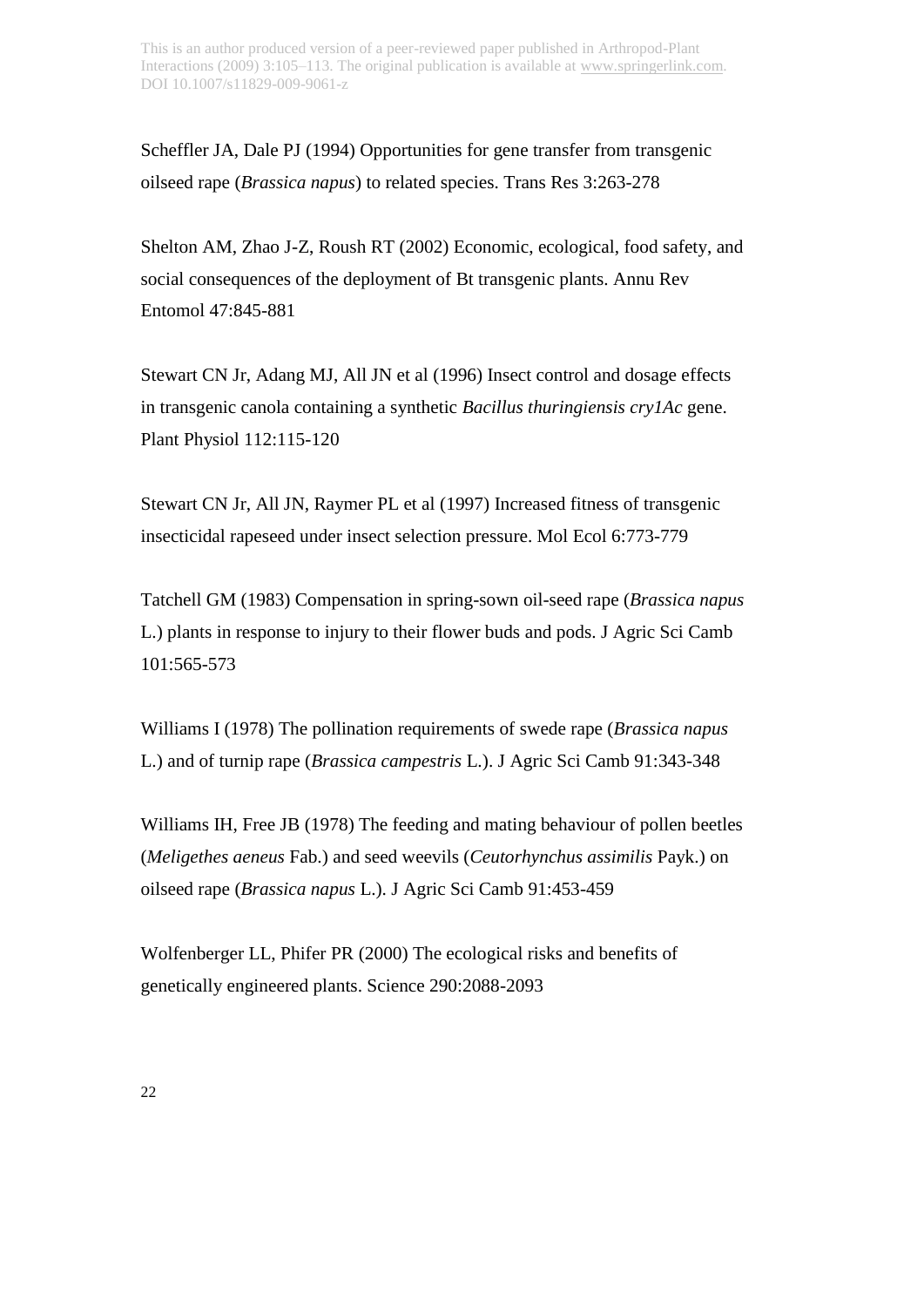#### Table 1. Growth and reproduction as influenced by presence/absence of lectin and plants grown

singly or in mixtures. Means (**±** standard errors) of variables with significant differences for

plants not exposed to pollen beetle herbivory in 2005.

| No herbivory - with pollinators |                               |                            |        |                          |                            |      |  |  |  |  |
|---------------------------------|-------------------------------|----------------------------|--------|--------------------------|----------------------------|------|--|--|--|--|
| <b>Variable</b>                 | One plant line                |                            |        | Two plant lines          |                            |      |  |  |  |  |
|                                 | Lectin                        | No lectin                  |        | Lectin                   | No lectin                  |      |  |  |  |  |
| <b>Main stem</b>                |                               |                            |        |                          |                            |      |  |  |  |  |
| No. of pods with seeds          | $6.4 \pm 0.7^{\rm a}$         | $10.0 \pm 1.0$             | $***$  | $9.4 \pm 0.6^{\circ}$    | $8.1 \pm 0.8$              |      |  |  |  |  |
| No. of empty pods               | $2.5 \pm 0.2$                 | $3.7 \pm 0.4$ <sup>c</sup> | *      | $2.3 \pm 0.2$            | $2.7 \pm 0.2^d$            |      |  |  |  |  |
| No. of blind stalks             | $3.9 \pm 0.3$                 | $5.7 \pm 0.7$              | **     | $4.8 \pm 0.5$            | $4.3 \pm 0.4$              |      |  |  |  |  |
| % blind stalks                  | $41.9 \pm 3.8^{\rm a}$        | $32.2 \pm 1.9$             |        | $32.3 \pm 2.9^{\rm b}$   | $31.6 \pm 2.5$             |      |  |  |  |  |
| No. of potential pods           | $12.9 \pm 0.9^{\rm a}$        | $19.4 \pm 1.6^c$           | ***    | $16.5 \pm 1.0^{\rm b}$   | $15.2 \pm 1.1^d$           |      |  |  |  |  |
| <b>Side shoots</b>              |                               |                            |        |                          |                            |      |  |  |  |  |
| No. of pods with seeds          | $0.7 \pm 0.3$                 | $2.1 \pm 0.7$ <sup>c</sup> | $\ast$ | $1.5 \pm 0.5$            | $0.5 \pm 0.2^d$            | *    |  |  |  |  |
| % blind stalks                  | $67.1 \pm 6.0$                | $48.3 \pm 5.9$             | *      | $58.6 \pm 3.9$           | $56.2 \pm 2.8$             |      |  |  |  |  |
| <b>Seeds</b>                    |                               |                            |        |                          |                            |      |  |  |  |  |
| Total no. of pods with seeds    | $7.1 \pm 0.8^{\rm a}$         | $11.7 \pm 1.6$             | **     | $10.9 \pm 0.9^{\rm b}$   | $8.9 \pm 0.9$              |      |  |  |  |  |
| No. of seeds                    | $115.4 \pm 15.8^{\mathrm{a}}$ | $162.7 \pm 28.9$           |        | $180.1 \pm 19.3^b$       | $122.4 \pm 13.1$           | ∗    |  |  |  |  |
| Mean no. of seeds per pod       | $14.0 \pm 0.8$                | $12.5 \pm 1.1$             |        | $14.8 \pm 0.7$           | $12.0\pm 0.6$              | **   |  |  |  |  |
| Mean weight per seed (mg)       | $1.9 \pm 0.1^{\rm a}$         | $2.6 \pm 0.2$              | **     | $2.3 \pm 0.1^{\rm b}$    | $2.4 \pm 0.1$              |      |  |  |  |  |
| Yield per plant (g)             | $0.24 \pm 0.04^a$             | $0.40 \pm 0.07$            | *      | $0.41 \pm 0.06^{\rm b}$  | $0.31 \pm 0.04$            |      |  |  |  |  |
| Days to 50% germination         | $4.5 \pm 0.1^a$               | $4.3 \pm 0.1$              |        | $4.1 \pm 0.1^{\rm b}$    | $4.2 \pm 0.1$              |      |  |  |  |  |
| Days to 75% germination         | $4.8 \pm 0.1$                 | $4.6 \pm 0.1$ <sup>c</sup> |        | $4.7\pm0.1$              | $4.2 \pm 0.1$ <sup>d</sup> | $**$ |  |  |  |  |
| No. of viable seeds             | $109.8 \pm 15.4^{\circ}$      | $158.9 \pm 29.4$           |        | $174.1 \pm 19.4^{\rm b}$ | $116.9 \pm 12.5$           | *    |  |  |  |  |

Significant differences between plants with (T-17, T-83, T-132 pooled) and without

lectin (C-101, C-112) are noted as: *t*-test \* p < 0.05, \*\* p < 0.01, \*\*\* p < 0.001.

Significant differences (*t*-test p < 0.05) between plants grown without competition (one

plant line) and with competition (two plant lines) are indicated by means in bold text and;

a and b for difference between lectin-containing plants, and c and d for difference

between non-lectin plants, lectin and non-lectin lines analysed separately.

No significant differences were found for length of main stem, percent seed pods or

percent pods on main stem, number of side shoots, number of empty pods on side shoots,

number of blind stalks or potential pods on side shoots, yield per plant with seeds (g) or

percent germination.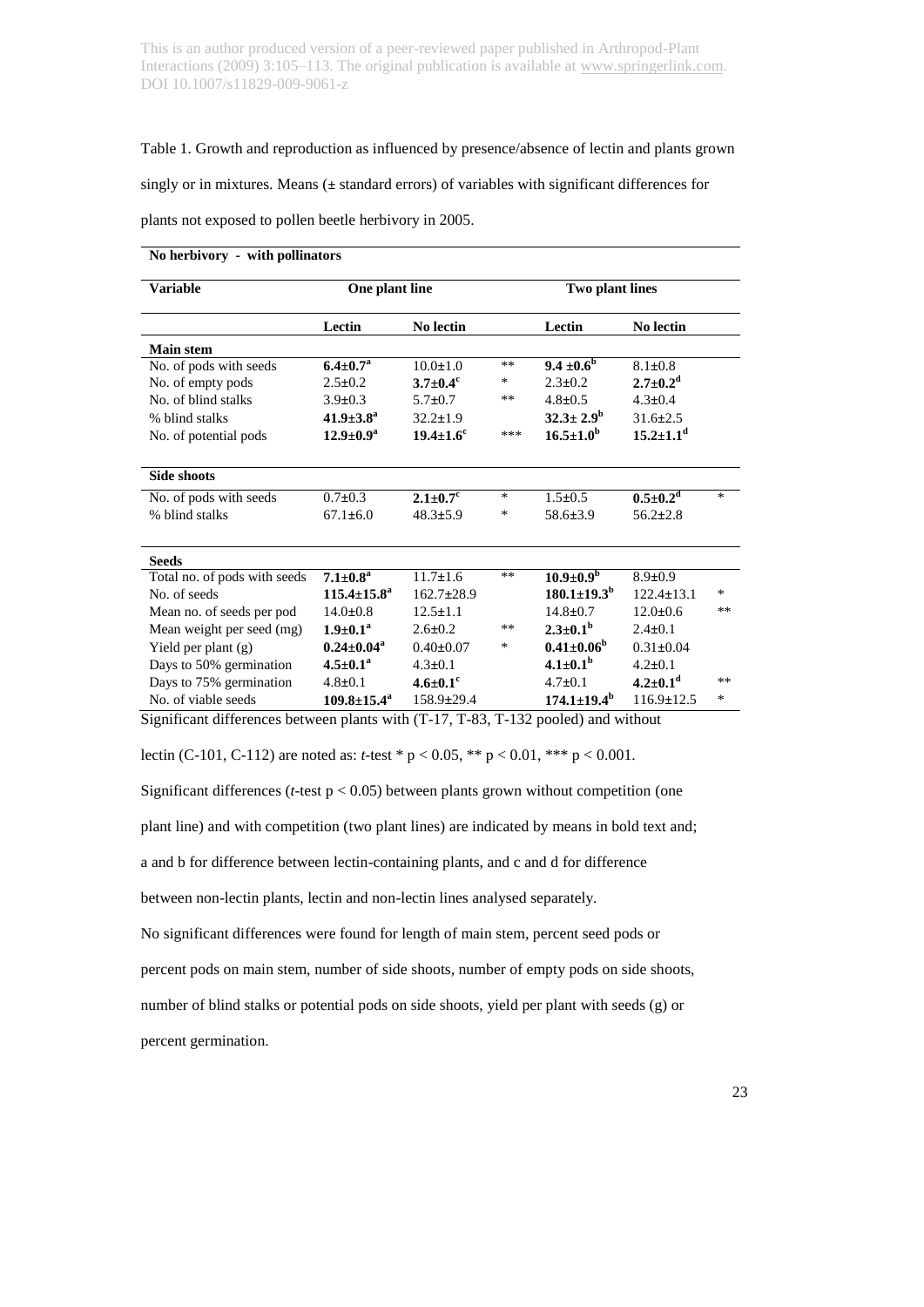#### Table 2. The influence of herbivory on plants. Means (**±** standard errors) of variables for plants

exposed to, and protected from pollen beetle herbivory in 2004 and 2005. Data are from all plant

lines and single line cages.

| <b>Variable</b>                | 2004 without pollinator |                                     |        | 2005 with pollinator |                 |        |
|--------------------------------|-------------------------|-------------------------------------|--------|----------------------|-----------------|--------|
|                                | <b>Herbivory</b>        | $\mathbf{N}\mathbf{0}$<br>herbivory |        | <b>Herbivory</b>     | No herbivory    |        |
| <b>Main stem</b>               |                         |                                     |        |                      |                 |        |
| Length (cm)                    | $99.8 \pm 1.8$          | $100.6 \pm 1.9$                     |        | $89.3 \pm 1.3$       | $93.1 \pm 1.3$  | $\ast$ |
| No. of pods with seeds         | $1.6 \pm 0.2$           | $1.5 \pm 0.2$                       |        | $3.8 + 0.3$          | $8.35 \pm 0.4$  | ***    |
| No. of empty pods              | $1.9 + 0.2$             | $4.7 \pm 0.5$                       | ***    | $1.1 \pm 0.1$        | $2.72 \pm 0.1$  | ***    |
| No. of blind stalks            | $3.2 \pm 0.3$           | $4.6 \pm 0.3$                       |        | $7.9 \pm 0.4$        | $4.6 \pm 0.2$   | ***    |
| % blind stalks                 | $51.0 \pm 2.2$          | $50.8 \pm 2.8$                      |        | $66.0 \pm 2.0$       | $34.7 \pm 1.6$  | ***    |
| No. of potential pods          | $6.7 \pm 0.6$           | $10.8 \pm 0.9$                      | ***    | $12.8 \pm 0.6$       | $15.7 + 0.6$    | ***    |
| % seed pods on main stem       | $38.1 \pm 3.1$          | $49.2 \pm 3.6$                      | **     | $57.9 \pm 2.8$       | $93.9 \pm 0.9$  | ***    |
| % pods on main stem            | $28.5 \pm 2.4$          | $40.3 \pm 2.9$                      | **     | $55.1 \pm 2.7$       | $89.6 \pm 1.2$  | ***    |
| <b>Side shoots</b>             |                         |                                     |        |                      |                 |        |
| No. of side shoots             | $3.9 \pm 0.1$           | $3.1 \pm 0.1$                       | ***    | $3.4 \pm 0.1$        | $1.2 + 0.1$     | ***    |
| No. of pods with seeds         | $2.9 \pm 0.3$           | $2.0 \pm 0.3$                       |        | $4.0 \pm 0.4$        | $1.1 \pm 0.2$   | ***    |
| No. of empty pods              | $7.9 \pm 0.9$           | $7.5 \pm 0.8$                       |        | $2.2 \pm 0.2$        | $1.0 + 0.1$     | ***    |
| No. of blind stalks            | $5.8 \pm 0.6$           | $4.8 \pm 0.4$                       |        | $10.0 + 0.9$         | $2.1 \pm 0.3$   | ***    |
| % blind stalks                 | $35.12 \pm 1.7$         | $38.4 \pm 2.4$                      |        | $65.6 \pm 1.5$       | $56.2 \pm 2.8$  | **     |
| No. of potential pods          | $16.5 \pm 1.7$          | $14.3 \pm 1.4$                      |        | $16.0 \pm 1.5$       | $4.3 \pm 0.6$   | ***    |
|                                |                         |                                     |        |                      |                 |        |
| <b>Seeds</b>                   |                         |                                     |        |                      |                 |        |
| Total no. of pods with seeds   | $4.5 \pm 0.4$           | $3.5 \pm 0.4$                       |        | $7.9 \pm 0.5$        | $9.5 \pm 0.5$   | $***$  |
| No. of seeds                   | $22.1 \pm 2.6$          | $13.9 \pm 2.1$                      | *      | $110.0 \pm 7.9$      | $143.6 \pm 9.7$ | **     |
| Mean no. of seeds per pod      | $4.4 \pm 0.3$           | $3.5 \pm 0.3$                       | **     | $12.1 \pm 0.4$       | $13.4 \pm 0.4$  | $\ast$ |
| Mean weight per seed (mg)      | $3.7 \pm 0.1$           | $3.7 \pm 0.2$                       |        | $2.7 \pm 0.1$        | $2.3 \pm 0.1$   | ***    |
| Yield per plant (g)            | $0.08 \pm 0.01$         | $0.05 \pm 0.01$                     | $\ast$ | $0.30 \pm 0.02$      | $0.33 \pm 0.03$ |        |
| Yield per plant with seeds (g) | $0.16 \pm 0.02$         | $0.13 \pm 0.02$                     |        | $0.41 \pm 0.03$      | $0.40 \pm 0.03$ |        |
| Days to 50% germination        | $4.3 \pm 0.1$           | $4.6 \pm 0.1$                       | *      | $4.2 \pm 0.1$        | $4.3 \pm 0.1$   |        |
| Days to 75% germination        | $5.2 \pm 0.1$           | $5.7 \pm 0.2$                       | *      | $4.7 \pm 0.1$        | $4.6 \pm 0.1$   |        |
| % germination                  | 69±3.3                  | 75±3.0                              |        | $92.3 \pm 1.0$       | $95.5 \pm 0.6$  | $***$  |
| No. viable seeds               | $19.0 \pm 2.4$          | $14.0 \pm 2.2$                      |        | $103.5 \pm 7.7$      | $138.2{\pm}9.7$ | $**$   |

Significant differences in *t*-tests between plants with and without herbivory are noted next to the

means in bold text for each year; \*  $p < 0.05$ , \*\*  $p < 0.01$ , \*\*\*  $p < 0.001$ .